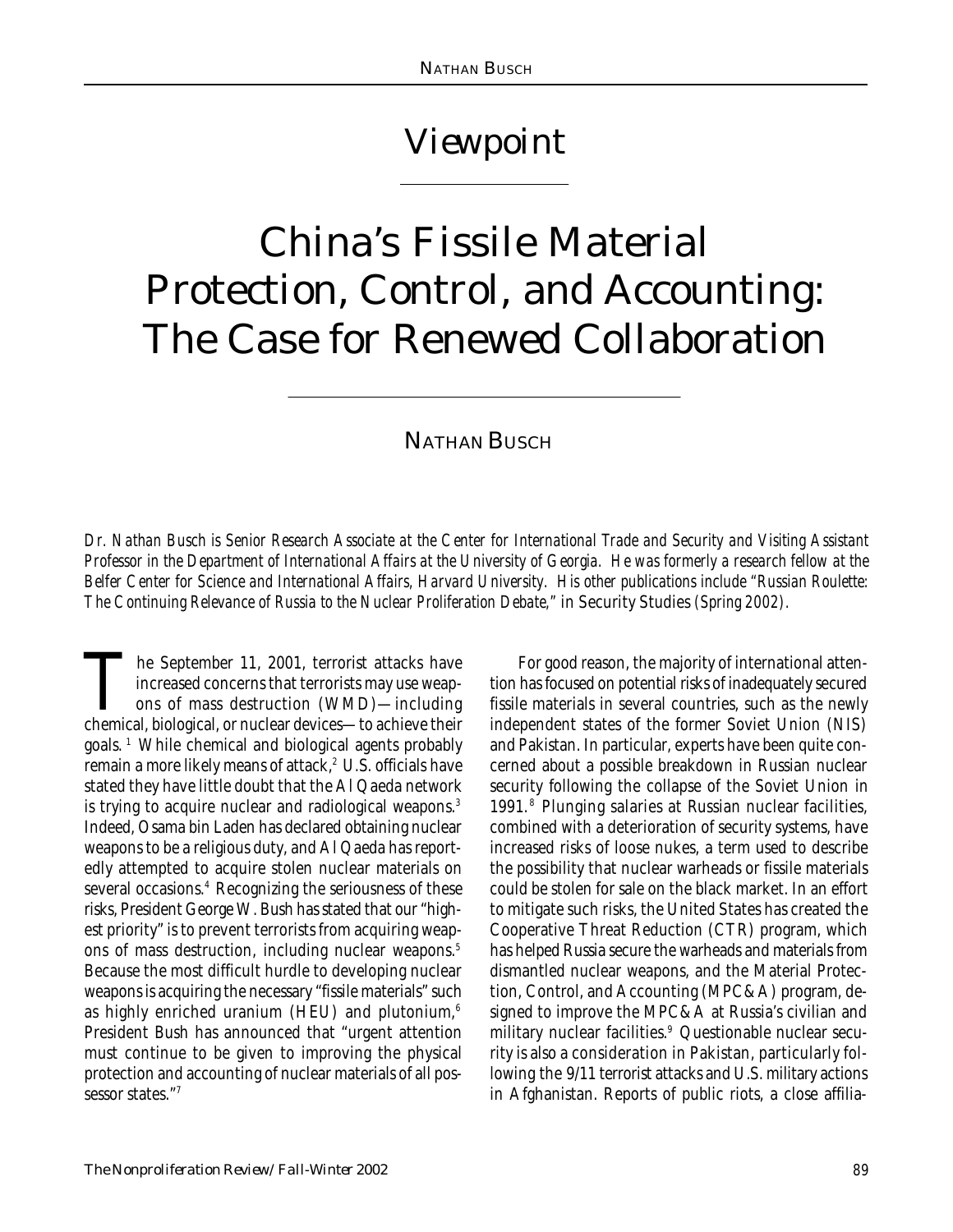tion among some elements of the Pakistani military with Islamic militants, and the tenuous hold that President Musharraf of Pakistan appeared to have in Pakistan, caused analysts to worry that Pakistan could face serious difficulties controlling and protecting its nuclear weapons and fissile materials.<sup>10</sup>

In its efforts to improve nuclear security in key countries, however, the United States should not overlook potential vulnerabilities in the People's Republic of China (PRC). Because Chinese officials have stated that their system of nuclear material control is similar to that used in the former Soviet Union,<sup>11</sup> many experts believe that the Chinese system could reveal the same weaknesses during domestic crisis that the Soviet system has exhibited since 1991.<sup>12</sup> As a result, in 1994 scientists at U.S. national laboratories, working within guidelines established by the U.S. government, began discussions with their counterparts at Chinese nuclear laboratories over possible lab-to-lab collaborations.13 These discussions resulted in the U.S.-China Lab-to-Lab Technical Exchange Program (CLL), or as it was renamed in 1998, the China Arms Control Exchange (CACE).<sup>14</sup> Policymakers and arms control experts hoped that the CACE program would help build a strong foundation of trust and cooperation between the United States and China on issues of nonproliferation and arms control. The collaborations were to encourage increased transparency and mutual understanding of the nuclear programs in both countries—while protecting national security interests—and to help build a strong basis for future MPC&A programs in China.<sup>15</sup>

The aftermath of the controversial 1999 Cox Report<sup>16</sup> and its allegations of Chinese espionage targeted against U.S. nuclear facilities, however, gave rise to a complete cessation of contacts under CACE. Although the CACE program was cleared of any involvement in the espionage scandal,<sup>17</sup> previously planned visits were canceled and no new events have yet been scheduled. As a result, the continued existence and nature of the program are very uncertain at this time. Indeed, in spite of continuing interest among parts of the U.S. government in the continuation of the program, no authorization exists for renewing lab-to-lab contacts with China.<sup>18</sup>

In light of the current war on terrorism and the high priority that the United States has placed on ensuring the protection of nuclear materials and facilities throughout the world, it is appropriate to revisit the importance of the CACE program. This viewpoint assesses the current risks associated with the Chinese fissile material stockpile by examining what is known about China's MPC&A systems at its nuclear facilities. The study identifies a number of potential weaknesses in China's MPC&A, particularly during times of domestic upheaval. Because of the potentially serious repercussions of a security breach in China, the United States has a major interest in improving the security of Chinese fissile materials. One step toward realizing this interest would be to revive the CACE program.

# **CHINA'S CURRENT NUCLEAR WEAPON AND FISSILE MATERIAL STOCKPILES**

Although China is reported to have ended production of HEU in 1987 and weapons-grade plutonium (Pu) in 1991, it is estimated to have a significant stockpile of weapons-usable fissile material.<sup>19</sup> According to most current assessments, China has accumulated between 2 and 6 metric tons of plutonium and between 15 and 25 metric tons of HEU.<sup>20</sup>

Alongside this fissile material, China is currently estimated to possess about 400 nuclear warheads.<sup>21</sup> Of these, more than 100 are deployed operationally on ballistic missiles, while the remainder are stored in multiple facilities across the country.<sup>22</sup> A major storage facility is believed to be the Lop Nur test site, which might contain as many as 150 tactical nuclear weapons (See Table 1).<sup>23</sup>

Because China's nuclear warheads are assembled at several nuclear facilities, these sites must also contain some nuclear weapons. Information on the specific facilities is scarce, but nuclear weapons assembly is believed to have taken place at Harbin in Heilongjiang, the Jiuquan Atomic Energy Complex in Gansu, and Plant 821 in Sichuan, though the latter two facilities may have been closed down.<sup>24</sup>

China is believed to store its stocks of fissile materials at a number of civilian and military nuclear facilities across the country. Historically, the same facilities have been used for both civilian and military programs, but China recently converted large sections of its nuclear complex to strictly civilian use. <sup>25</sup> According to some estimates, approximately 14 sites associated with China's nuclear weapons program contain significant quantities of weapons-usable fissile material.<sup>26</sup> The primary locations of nonweaponized fissile materials are believed to be China's plutonium production and uranium enrichment facilities, nuclear weapons research institutes, and other nuclear fuel cycle facilities.<sup>27</sup>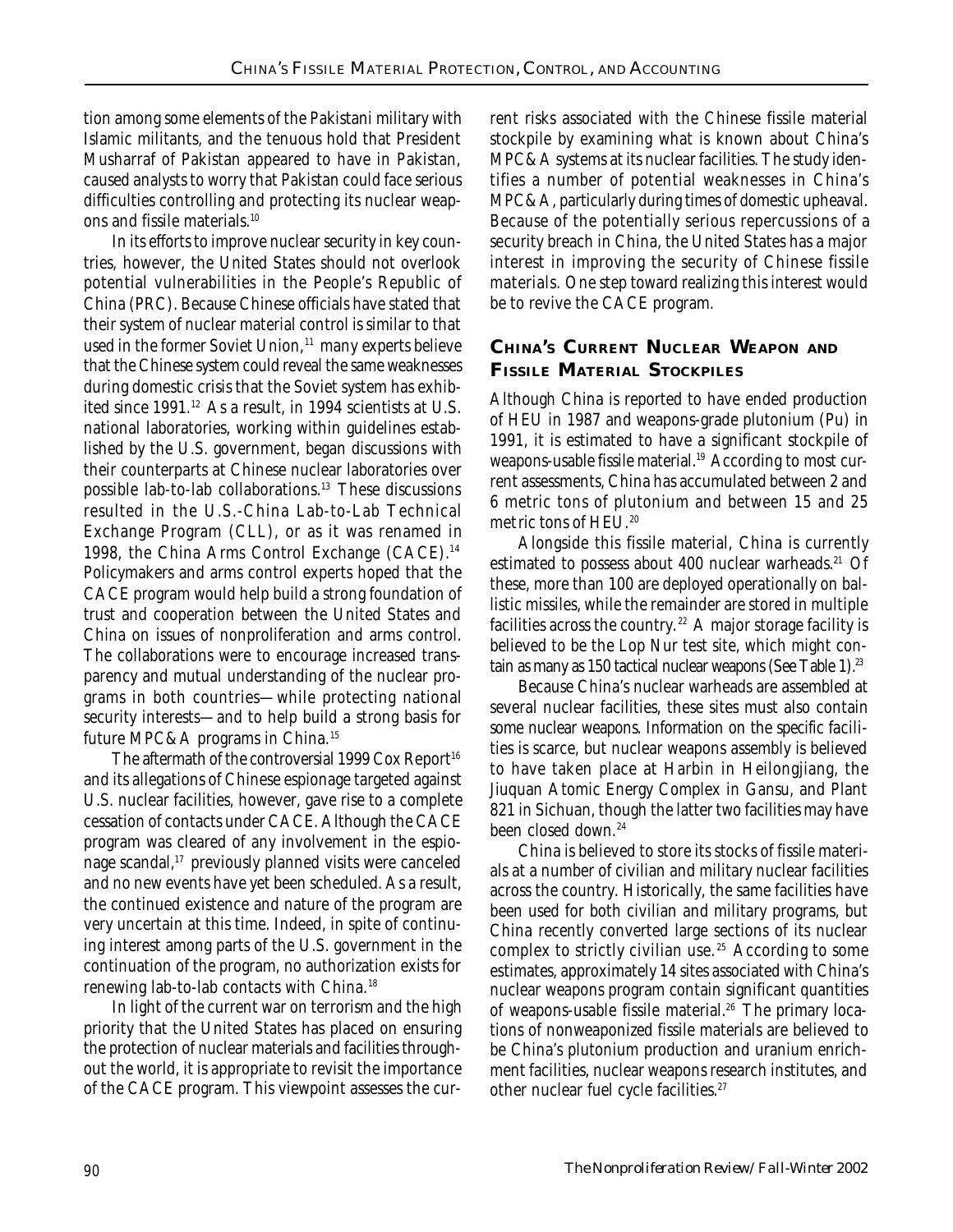#### **CHINA AND INTERNATIONAL MPC&A STANDARDS**

The standards and recommendations for MPC&A systems published by the International Atomic Energy Agency (IAEA) reflect a consensus among international specialists in nuclear security.<sup>28</sup> The IAEA generally divides MPC&A into two distinct, though interrelated, systems: physical protection, and material control and accounting (MC&A). The IAEA recommends specific standards for physical protection in its information circular INFCIRC/225/rev.4 and establishes regulations for nuclear MC&A in INFCIRC/153.<sup>29</sup>

Physical protection systems are designed to prevent theft of fissile materials and sabotage of nuclear facilities by deterring, delaying, or defeating direct attacks by groups or individuals. The first step in designing a physical protection system is to determine the attractiveness of given fissile materials for theft or diversion. Materials stored at nuclear facilities can range from Category I (the most attractive) to Category III, depending the type of material, its physical and chemical form, the degree of dilution, the radiation level, and the quantity of the material present.30 Once a given state has categorized the fissile materials at one of its facilities, it must design a physical protection system proportionate to their level of attractiveness. These systems should include a carefully designed, integrated arrangement of guards, alarms, sensors, and physical barriers.

MC&A systems are designed to detect a theft of nuclear materials by closely measuring the amounts of materials in each facility and ascertaining whether any materials are moved or taken. Materials must therefore be "controlled" through technologies and procedures intended to verify the precise location and storage condition of the materials. There must be effective accounting systems in place to provide "a regularly updated, measured inventory of nuclear weapons usable material, based on routine measurements of material arriving, leaving, lost to waste and remaining within the facility."<sup>31</sup> All states that have signed the Treaty on the Non-Proliferation of Nuclear Weapons (NPT) as nonnuclear weapons states are required to follow the MC&A guidelines outlined in INFCIRC/153 and to provide detailed accounting records for their fissile materials to the IAEA. However, because China is one of the five nuclear weapon states recognized by the NPT, it is not bound by most of the IAEA regulations for fissile material controls. Thus, to a large degree, China is responsible for

implementing its own standards for fissile material control. Nevertheless, China has voluntarily bound itself to some IAEA standards.

China signed an agreement in 1998 with the IAEA to voluntarily place some of its facilities under IAEA safeguards. This agreement is published in INFCIRC/369 (See Table 2). China currently has three facilities under IAEA safeguards: the Qinshan-1 nuclear power reactor, a research reactor at the China Institute of Atomic Energy (CIAE), and a gas-centrifuge uranium enrichment plant, which was purchased from Russia and will be used to produce low-enriched uranium (LEU).<sup>32</sup> Operation of the first stage of the uranium enrichment facility began in 1998 and the second in 2001. The third and final stage of the facility is expected to be completed in 2005.33 China is also building two CANDU (Canadian deuterium uranium) reactors as the third stage of the Qinshan power station. These plants are being built with Canadian assistance and will also be placed under IAEA safeguards.<sup>34</sup>

In addition to its voluntary agreement to place some facilities under IAEA safeguards, China has signed several international agreements that relate to controls over nuclear materials. The first of these was the 1979 Convention on the Physical Protection of Fissile Materials (codified in INFCIRC/274, rev.1).<sup>35</sup> Although this agreement is important, it has a relatively limited scope. It applies only to transports of fissile materials used for peaceful purposes across international borders. It is silent about both defense-related fissile materials and physical protection inside a country's borders. In addition, the treaty contains no method of verification or enforcement.

Another important international standard that China has signed is the Guidelines for the Management of Plutonium (INFCIRC/549).<sup>36</sup> These guidelines establish requirements for the management and disposition of civil plutonium and other plutonium no longer necessary for defense. They establish MC&A standards similar to those outlined in INFCIRC/153 and say that states should implement physical protection regulations "taking into account" INFCIRC/225, rev.3.37 These guidelines are limited, however, by the fact that they do not require the physical protection regulations established by INFCIRC/225. Nor do they say anything about the management of uranium or plutonium not used for peaceful purposes.<sup>38</sup>

Overall, therefore, the international arrangements to which China has committed itself are of relatively lim-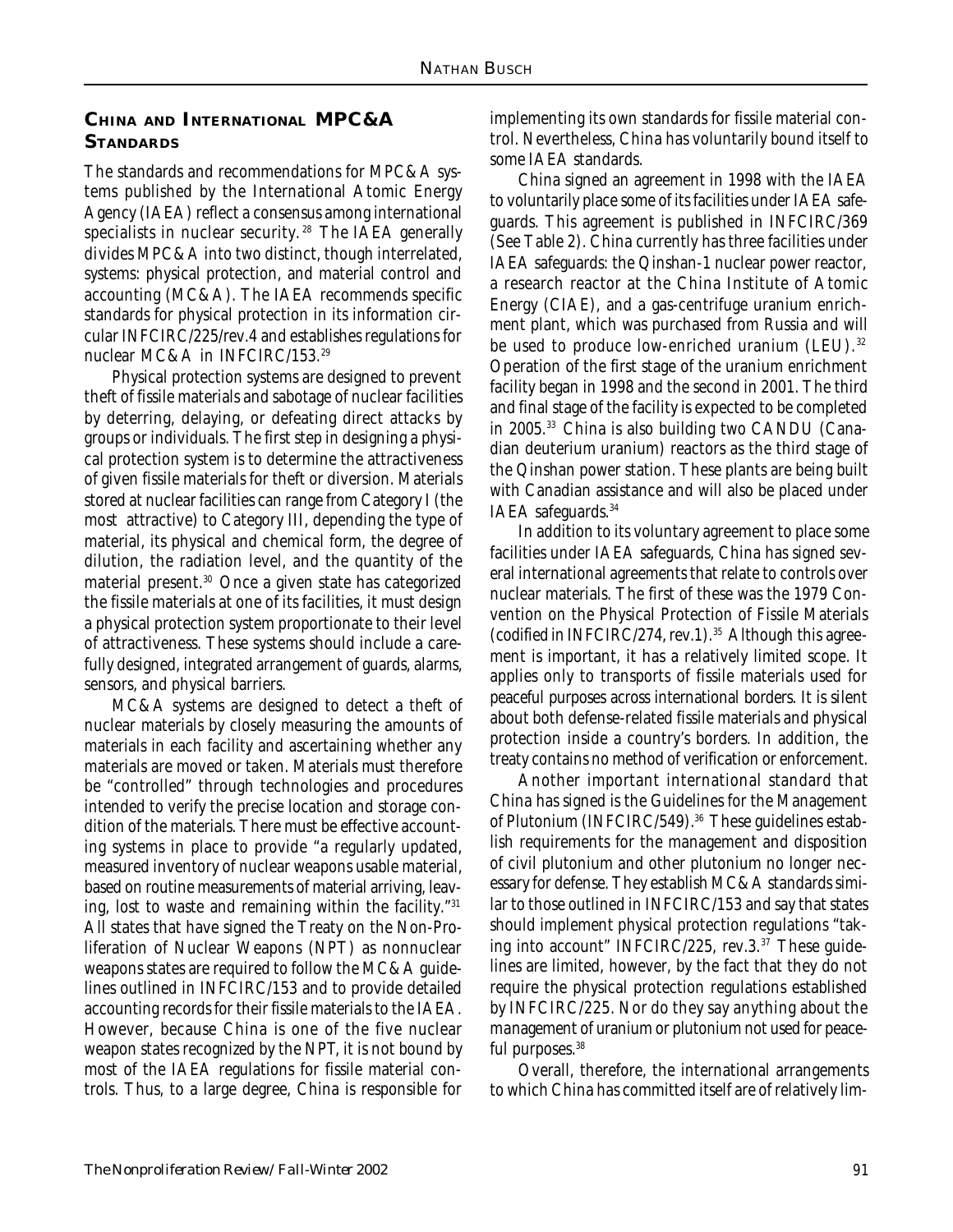#### **TABLE 1 CHINESE FACILITIES BELIEVED TO CONTAIN WEAPON-USABLE FISSILE MATERIAL<sup>I</sup>**

| <b>Nuclear Weapons Design and Test Facilities</b>                             |                                                                                                                                                                                                                     |  |  |
|-------------------------------------------------------------------------------|---------------------------------------------------------------------------------------------------------------------------------------------------------------------------------------------------------------------|--|--|
| Name/Location                                                                 | <b>Type/Details</b>                                                                                                                                                                                                 |  |  |
| Chinese Academy of Engineering Physics<br>(CAEP), Mianyang, Sichuan           | Work related to the research, development, and testing of nuclear<br>weapons; 12 institutes                                                                                                                         |  |  |
| Institute of Applied Physics and Computational<br>Mathematics, Beijing        | Research for CAEP on design computations for nuclear warheads                                                                                                                                                       |  |  |
| Jiuquan Atomic Energy Complex, Gansu                                          | Plutonium production, processing, and warhead fabrication<br>facilities; possibly closed down and being decommissioned                                                                                              |  |  |
| Lop Nur Nuclear Weapons Test Base, Xinjiang                                   | Nuclear weapons test site; possible nuclear weapons stockpile                                                                                                                                                       |  |  |
| Northwest Institute of Nuclear Technology,<br>located near Malan, Xinjiang    | Diagnostic support work for China's nuclear weapons testing                                                                                                                                                         |  |  |
| Harbin, Heilongjiang                                                          | Possible site for final assembly and dismantlement of nuclear<br>weapons                                                                                                                                            |  |  |
| Guangyuan, Sichuan                                                            | Reportedly China's largest nuclear weapons production facility;<br>possibly closed down                                                                                                                             |  |  |
| <b>Plutonium Production Reactors</b>                                          |                                                                                                                                                                                                                     |  |  |
| Guangyuan, Sichuan                                                            | China's largest plutonium production reactor; 1,000 megawatts<br>(MW) (thermal); possibly shut down                                                                                                                 |  |  |
| Jiuquan Atomic Energy Complex, Gansu                                          | Plutonium production reactor (Plant 404); had an initial power<br>output of 250 MW (thermal), which was doubled in the early<br>1980s; shut down                                                                    |  |  |
|                                                                               | <b>Plutonium Reprocessing</b>                                                                                                                                                                                       |  |  |
| Guangyuan, Sichuan                                                            | Large-scale reprocessing facility; capable of producing 300-400<br>kilograms (kg) of plutonium per year; closed                                                                                                     |  |  |
| Jiuquan Atomic Energy Complex, Gansu                                          | Large-scale reprocessing facility, a pilot reprocessing facility, and a<br>plutonium processing facility to refine plutonium metal for<br>weapons; capable of producing 300-400 kg of plutonium per<br>year; closed |  |  |
| Lanzhou Nuclear Fuel Complex, Gansu                                           | Pilot-scale reprocessing facility for separating plutonium from civil<br>spent fuel; completion expected in 2002                                                                                                    |  |  |
| Yibin Fuel Plant (also known as the Nuclear Fuel<br>Component Plant), Sichuan | Plutonium fuel rod fabrication, production, and processing of<br>weapons-grade plutonium                                                                                                                            |  |  |
|                                                                               | <b>Uranium Enrichment</b>                                                                                                                                                                                           |  |  |
| Heping Uranium Enrichment Plant, Heping,<br>Sichuan                           | Gaseous diffusion facility; capable of producing 750-2,950 kg of<br>highly enriched uranium (HEU) per year                                                                                                          |  |  |
| Lanzhou Nuclear Fuel Complex, Gansu                                           | Gaseous diffusion facility; capable of producing at least 150-330<br>kg of HEU per year; shut down and being decommissioned                                                                                         |  |  |
| China Institute of Atomic Energy, Tuoli, near<br>Beijing                      | Laboratory-scale gaseous diffusion facility                                                                                                                                                                         |  |  |
| Russian-supplied centrifuge enrichment plant,<br>Chengdu, Sichuan             | Large-scale gas centrifuge; under construction; will probably only<br>produce Low-Enriched Uranium (LEU); will be under IAEA<br>safeguards.                                                                         |  |  |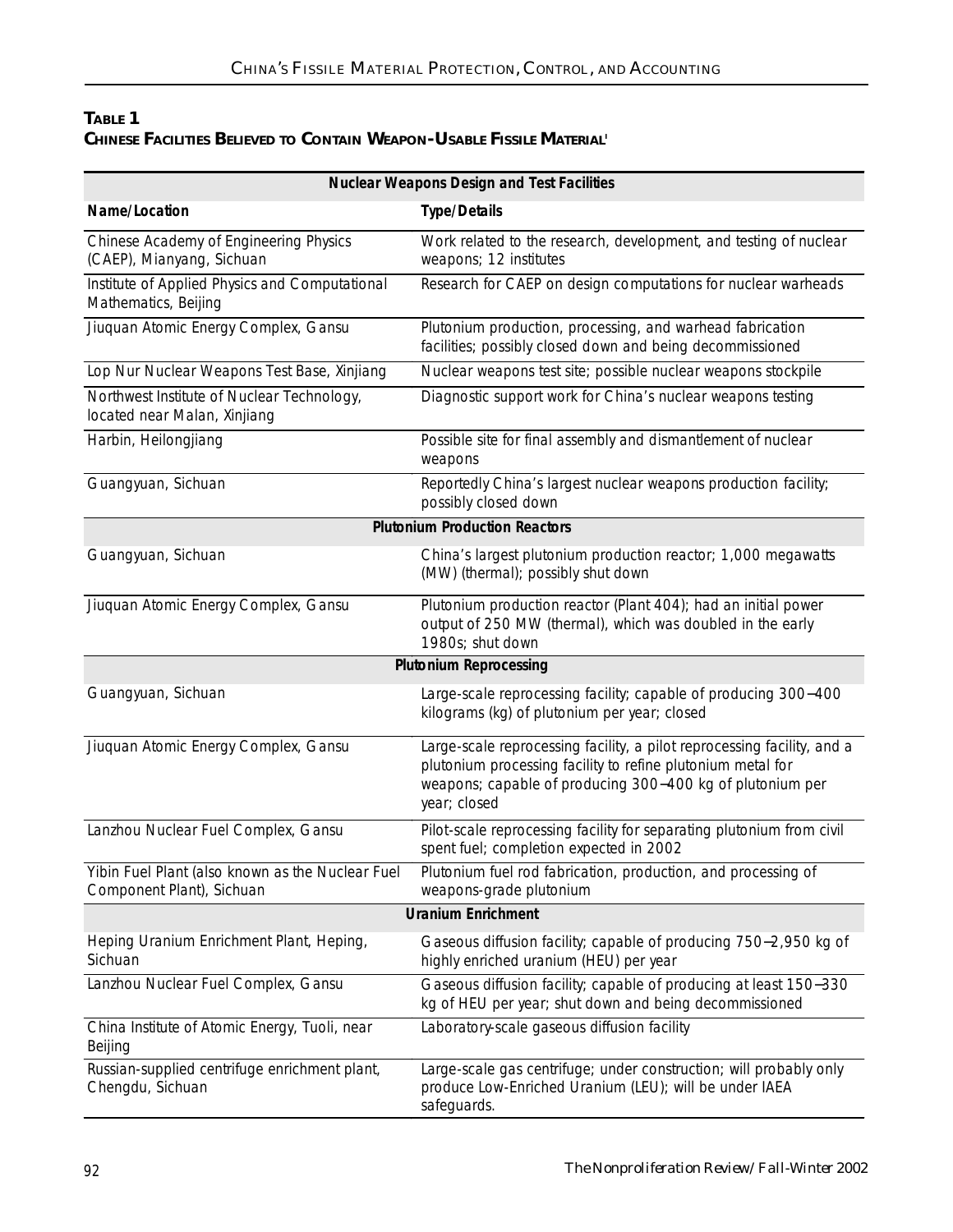#### **TABLE 1 (CONTINUED) CHINESE FACILITIES BELIEVED TO CONTAIN WEAPON-USABLE FISSILE MATERIAL<sup>I</sup>**

| <b>Research Reactors</b>                                                                           |                                                                                               |  |
|----------------------------------------------------------------------------------------------------|-----------------------------------------------------------------------------------------------|--|
| Name/Location                                                                                      | <b>Type/Details</b>                                                                           |  |
| Zero Power Fast Reactor, China Institute of<br>Atomic Energy, Beijing                              | Fast critical reactor; fuel: 90% HEU; .05 kilowatt (kW)                                       |  |
| MNSR-IAE, China Institute of Atomic Energy,<br>Beijing                                             | Tank-in-pool; fuel: 90% HEU; 27 kW                                                            |  |
| HFTER, Southwest Reactor Engineering Research<br>and Design Academy, Jiajiang, Sichuan             | Tank; fuel: 93% HEU; 125 MW (thermal)                                                         |  |
| HFTER Critical, Southwest Reactor Engineering<br>Research and Design Academy, Jiajiang,<br>Sichuan | Critical assembly; fuel: 90% HEU; 0 kW                                                        |  |
| PPR Pulsing, Southwest Reactor Engineering<br>Research and Design Academy, Jiajiang,<br>Sichuan    | Pool; fuel: 20% medium-enriched uranium (MEU); 1 MW                                           |  |
| MJTR, Southwest Reactor Engineering Research<br>and Design Academy, Jiajiang, Sichuan              | Pool; fuel: 90% HEU; 5 MW                                                                     |  |
| MNSR-SD, Shandong Geology Bureau, Jinan,<br>Shandong                                               | Tank-in-pool; fuel: 90% HEU; 27 kW                                                            |  |
| MNSR-SZ, Shenzhen University, Guangdong                                                            | Tank-in-pool; fuel: 90% HEU; 27 kW                                                            |  |
|                                                                                                    | <b>Nuclear Power Reactors</b>                                                                 |  |
| Guangdong-1, Daya Bay, Shenzhen,<br>Guangdong                                                      | Pressurized water reactor (PWR); 944 MW electric (e); operational                             |  |
| Guangdong-2, Daya Bay, Shenzhen,<br>Guangdong                                                      | PWR; 944 MWe; operational                                                                     |  |
| Lingao-1, Daya Bay, Shenzhen, Guangdong                                                            | PWR; 935 MWe; operational                                                                     |  |
| Qinshan-1, Zhejiang                                                                                | PWR; 935 operational; under International Atomic Energy Agency<br>(IAEA) safeguards           |  |
| Lingao-2, Daya Bay, Shenzhen, Guangdong                                                            | PWR; 935 MWe; under construction, expected completion 2003                                    |  |
| Qinshan 2-1, Zhejiang                                                                              | PWR; 935 MWe; under construction, expected completion 2002                                    |  |
| Qinshan 2-2, Zhejiang                                                                              | PWR; 935 MWe; under construction, expected completion 2002                                    |  |
| Qinshan 3-1, Zhejiang                                                                              | PHWR; 935 MWe; under construction, expected completion 2003;<br>will be under IAEA safeguards |  |
| Qinshan 3-2, Zhejiang                                                                              | PHWR; 935 MWe; under construction, expected completion 2003;<br>will be under IAEA safeguards |  |
| Tianwan 1 (Lian Yungang-1), Jiangsu                                                                | PWR; 935 MWe; under construction; expected completion 2004                                    |  |
| Tianwan 2 (Lian Yungang-2), Jiangsu                                                                | PWR; 935 MWe; under construction; expected completion 2005                                    |  |

i This includes HEU and plutonium, including reactor-grade plutonium. The plutonium at the nuclear power reactors would presumably be unseparated from

*Sources: Joseph Cirincione, with Jon B. Wolfsthal and Miriam Rajkumar, Deadly Arsenals: Tracking Weapons of Mass Destruction (Washington, D.C.: Carnegie Endowment for International Peace, 2002), pp. 158–161; China Profiles Database, Center for Nonproliferation Studies, available on the Nuclear Threat Initiative website, <http://www.nti.org>; "Chinese Nuclear Power Reactors," Power Reactor Information System, IAEA website, <http://www.iaea.org/programmes/a2/>.*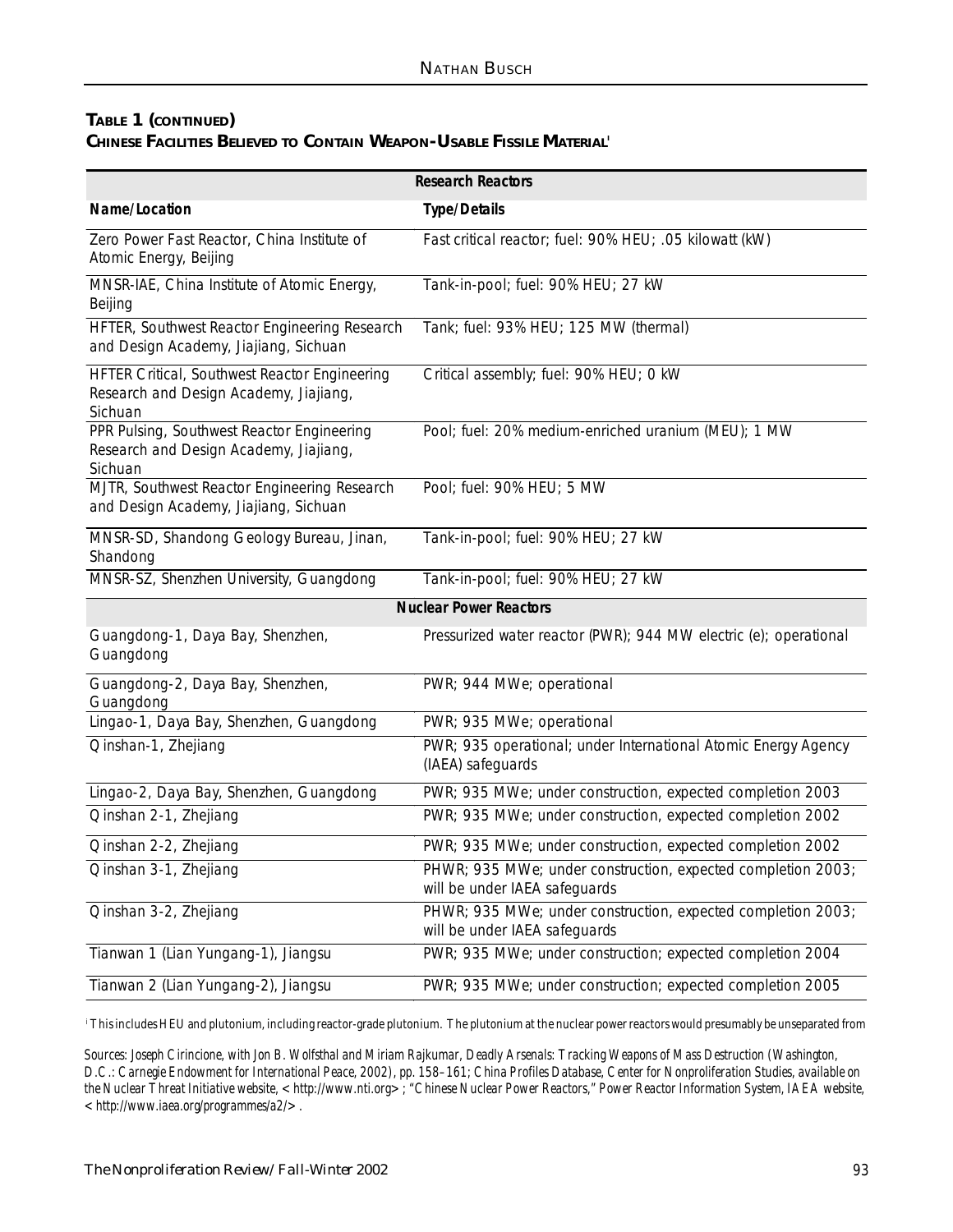| Date | <b>International Agreement</b>                                                                    | Requirements and Types of Materials Covered                                                                                                                                       |
|------|---------------------------------------------------------------------------------------------------|-----------------------------------------------------------------------------------------------------------------------------------------------------------------------------------|
| 1988 | INFCIRC/369                                                                                       | Places certain facilities under IAEA safeguards                                                                                                                                   |
| 1979 | Convention on the Physical Protection<br>of Fissile Materials (codified in<br>INFCIRC 274, rev.1) | Applies to transports of fissile materials for peaceful purposes<br>across international borders                                                                                  |
| 1997 | Guidelines for the Management of<br>Plutonium (codified in INFCIRC/549)                           | Applies only to civil and other plutonium deemed not for<br>defense; recommends implementing physical protection systems<br>for these materials "taking into account" INFCIRC/225 |

**TABLE 2 INTERNATIONAL AGREEMENTS RELATING TO CHINESE FISSILE MATERIALS**

ited use in establishing uniform, rigorous, and enforceable MPC&A standards in China, and do not apply to military-use material at all.

# **CHINESE DOMESTIC MPC&A REGULATIONS**

China's legal framework for the protection of fissile materials is complicated by an unclear division of authority among the agencies and organizations in the Chinese nuclear sector. There are several reasons for this. First, the division of authority is confusing to outside observers because China has made public very little information about its nuclear industry. Second, in 1998 and for the next several years, China conducted a major restructuring of its nuclear bureaucracies, and it is not clear that the dust has completely settled.39 Finally, although "formal authority," determined by one's bureaucratic position, is probably the most important factor in determining responsibility for fissile materials, "informal authority," determined by personal connections, can also play an important role.<sup>40</sup>

Before China restructured its nuclear industry in 1998, the China National Nuclear Corporation (CNNC) was responsible for the control of nuclear materials for the whole country. Within the CNNC, the National Office of Nuclear Material Control was responsible for the implementation aspects of MPC&A. $41$  The China Academy of Engineering Physics (CAEP) also apparently had some responsibility for production, storage, and control of fissile materials intended for military purposes.<sup>42</sup> After the restructuring, the responsibility for MPC&A for civilian and military fissile materials was given to the China Atomic Energy Agency (CAEA).<sup>43</sup> Within the CAEA, the Bureau of Nuclear Material Control is the main institution that regulates fissile materials.<sup>44</sup>

China's domestic regulations for fissile material controls are established in two documents: the 1987 "Regulations on Nuclear Materials Control of the People's Republic of China" (hereafter: 1987 "Regulations") and the 1990 "Rules for Implementation of the Regulations on Nuclear Materials Control of the People's Republic of China" (hereafter: 1990 "Rules"). Although the responsibilities given to specific bureaucracies were changed by the 1998 restructuring, these documents continue to outline the licensing procedures for Chinese nuclear facilities, the legal responsibilities of these facilities, and the basic requirements for China's fissile material security and accounting systems.

# **MC&A Measures**

From the 1960s to the late 1980s, China reportedly adopted a "nuclear material ledger system" in its nuclear facilities, where paper records were used to maintain inventories of nuclear materials.<sup>45</sup> By 1990, however, China's MC&A regulations had become much more systematic. The 1987 Regulations established laws requiring strict licensing procedures for nuclear facilities. As a result, before a license is granted, the facility must "establish and maintain a nuclear materials balance system and an analysis and measurement system, and use the approved analysis and measurement method to attain specified requirements of measuring error."<sup>46</sup>

The 1990 Rules gave the CNNC responsibility for "establishing the accounting system of nuclear materials of the whole country," though this responsibility appears to have been transferred to the CAEA after the 1998 bureaucratic restructuring.47 The 1990 document also clarifies the MC&A requirements that nuclear facilities must satisfy. It requires a new accounting system that cal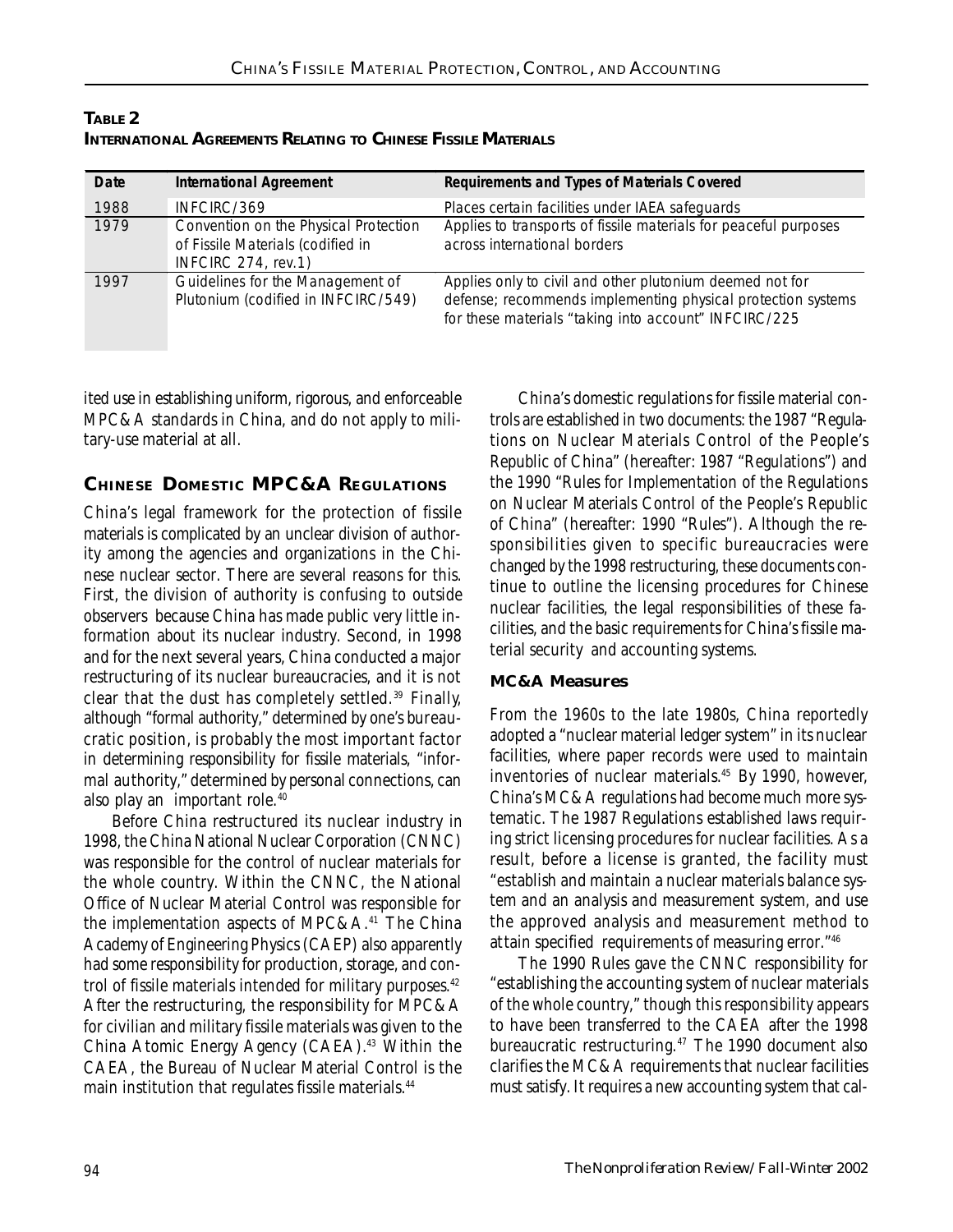culates MUF (materials unaccounted for or a measure of materials lost during normal facility operations) in the same way as that required by IAEA INFCIRC/153. It also establishes regulations for an acceptable standard of error for MUF in Chinese nuclear facilities.<sup>48</sup>

In addition to these legal requirements, China revised its nuclear materials accounting forms in 1991. These forms now conform to those used internationally. The new forms are the following:

- **·** NMF-R01: Nuclear Material Transfer (similar to U.S. Department of Energy form 741)
- **·** NMF-R03: Nuclear Material Inventory Change (similar to IAEA Form ICR)
- **·** NMF-R04: Physical Inventory (similar to IAEA Form LPI)
- **·** NMF-R05: Nuclear Material Balance (similar to IAEA Form)
- **·** NMF-R06: Annotation
- **·** NMF-R07: Nuclear Material Accident <sup>49</sup>

#### **Physical Protection Measures**

By and large, China's legal framework incorporates the physical protection standards established by INFCIRC/ 225. The Chinese regulations not only use the same method of categorization of fissile materials outlined in INFCIRC/225, but they also require similar physical protection measures.50 (See Table 3 for the specific physical protection measures that these documents require for each category of fissile materials.)

China's legal regulations match international standards for MPC&A fairly well. If China's nuclear facilities had equipment and procedures that conformed to these regulations, its MPC&A would probably be quite resilient. Unfortunately, most reliable sources indicate that China's actual MPC&A is characterized by rigor-

| TABLE 3                                                  |  |  |
|----------------------------------------------------------|--|--|
| Physical Protection Standards Established by Chinese Law |  |  |

| Category                                               | Standards                                                                                                                                                                                                                                                                                                                                                                                                                                                                                                                                                                                             |  |
|--------------------------------------------------------|-------------------------------------------------------------------------------------------------------------------------------------------------------------------------------------------------------------------------------------------------------------------------------------------------------------------------------------------------------------------------------------------------------------------------------------------------------------------------------------------------------------------------------------------------------------------------------------------------------|--|
| For using or storing<br>Category I nuclear<br>material | Materials contained in at least two complete, reliable physical barriers and stored in<br>$\bullet$<br>a vault or special security container<br>Alarm or surveillance protection equipment<br>$\bullet$<br>Technical protection system with alarming and monitoring installations, etc.<br>$\bullet$<br>24-hour armed guards<br>$\bullet$<br>Special passes or badges for all people entering the site; strict control of non-site<br>$\bullet$<br>personnel's entrance with registration procedure, and full-time escort by site<br>personnel after access<br>A "double-men and double-lock" regime" |  |
| For Category II<br>nuclear materials                   | Two physical barriers; one barrier must be complete and reliable; actual materials<br>stored in a "strong room" type storage area<br>Alarm or surveillance protection equipment<br>$\bullet$<br>24-hour guards (preferably armed)<br>Special passes for all people entering the site                                                                                                                                                                                                                                                                                                                  |  |
| For Category III<br>nuclear materials                  | A complete and reliable physical barrier<br>$\bullet$<br>Materials placed in security containers or with personnel assigned to watch material<br>$\bullet$                                                                                                                                                                                                                                                                                                                                                                                                                                            |  |
|                                                        |                                                                                                                                                                                                                                                                                                                                                                                                                                                                                                                                                                                                       |  |

i 1990 Rules, pp. 10-13.

<sup>&</sup>lt;sup>ii</sup> This means that no one can have access to nuclear material without another person present. Procedures to enforce this regulation include, for example, requiring that doors to nuclear material storage vaults need two keys and that no single person has both keys. Also known as two-man rule.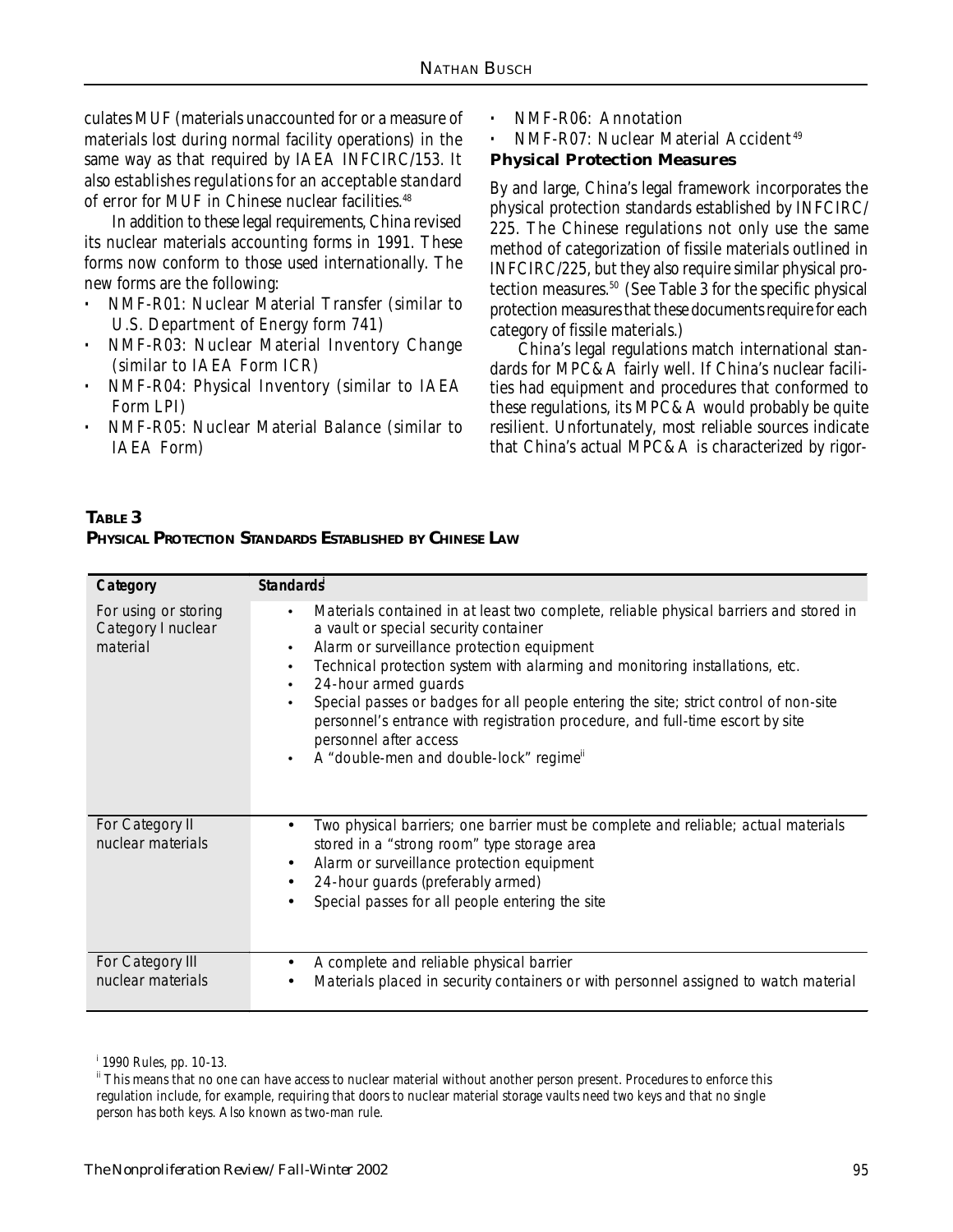ous laws but lax enforcement.<sup>51</sup> Indeed, according to Wen Hsu, a China expert at Sandia National Laboratories, while the two documents regulating China's nuclear controls specify the materials to be regulated, the responsibilities of the supervising authorities, the licensing process, the manner in which nuclear material accounting should be performed, and guidelines on the physical protection of nuclear materials, they do not specify how these measures are to be enforced, who should enforce them, or the criteria by which compliance should be measured.<sup>52</sup> As a result, there is significant evidence that China's actual MPC&A typically falls short of its legal regulations.

# **CHINA'S ACTUAL SYSTEM OF MPC&A**

It has become clear that China has traditionally protected its nuclear facilities and controlled its fissile materials primarily by means of the "three Gs"—guards, guns, and gates. $53$  This system mainly controls fissile materials by using intimidation to keep out anyone who might attempt to steal nuclear materials.<sup>54</sup> The guards at smaller nuclear facilities are reportedly provided by the facility itself, while the guards at major facilities are members of China's armed forces.<sup>55</sup> It is not known, however, whether China has taken all appropriate steps to ensure that these guards are properly armed or trained.

Because China is a member of the IAEA and has some facilities under IAEA safeguards, it must certainly have a general knowledge of what is required for a modern MPC&A program. In addition, it has purchased several nuclear power facilities that contain modern MPC&A systems. But there is little evidence that China has significantly redesigned the MPC&A systems at its indigenous nuclear facilities.<sup>56</sup>

# **Fissile Material Control and Accounting**

China did reportedly develop a computer accounting system for its nuclear fuel cycle in 1996 to help detect loss or theft of fissile materials.<sup>57</sup> China claimed that this system met international standards for accountability. These computer systems have reportedly been installed at roughly a dozen nuclear facilities.<sup>58</sup> If this information is true, this number of systems may not improve China's overall material accountability significantly, because as indicated in Table 1, many more than 12 facilities in China contain fissile materials. It is possible that China has subsequently installed computer systems at additional facilities, but nuclear materials accountability will necessarily be limited by the number of computers China has purchased and incorporated into its accounting systems.

Moreover, these computer systems are useful only to the extent to which China's indigenous facilities have been set up to isolate strategic monitoring points, where one can measure the amounts of fissile materials moving through the systems. While these facilities presumably have some sort of accounting system for inventory purposes, they were not designed with rigorous IAEA safeguards in mind. As a result, they "may lack designs that specifically facilitate an overview of material flows, define strategic points, provide access for taking samples, designate measurement points, contain installations that enable the application of tags and seals, and restrict human entry."59 Despite the quality of a country's accounting computers, its MC&A will be seriously defective unless its facilities are designed to measure the amounts of fissile materials accurately, easily, and frequently. Given its apparent reliance on designs and procedures derived from those used in the Soviet Union, there is no reason to believe China has designed its facilities in this manner.

In addition, although the Chinese are likely aware of the specific equipment necessary for a modern, Western-style MC&A system, it is not clear that they have installed much of this equipment at their own facilities. $60$ Nor is it clear that China has undertaken the extensive designing and testing necessary to assemble MC&A equipment into an integrated system capable of detecting thefts of fissile materials. This shortcoming was a major weakness in the Soviet system and is probably mirrored in the Chinese system.

To the extent that Chinese nuclear facilities lack systematic MC&A systems, they presumably have a limited ability to detect thefts by insiders. Indeed, because Chinese nuclear facilities were probably not designed to take reliable physical inventories, China may not even have a precise inventory of the amount of nuclear materials in its facilities. This is the most basic step in any MC&A system, for without this knowledge there is no way to detect the disappearance of any material. Instead, available evidence indicates that China mainly relies on social controls and the loyalty of workers to prevent thefts of materials by insiders.

#### **Physical Protection Systems**

The most important aspect of a physical protection system is the ability to assess whether a given nuclear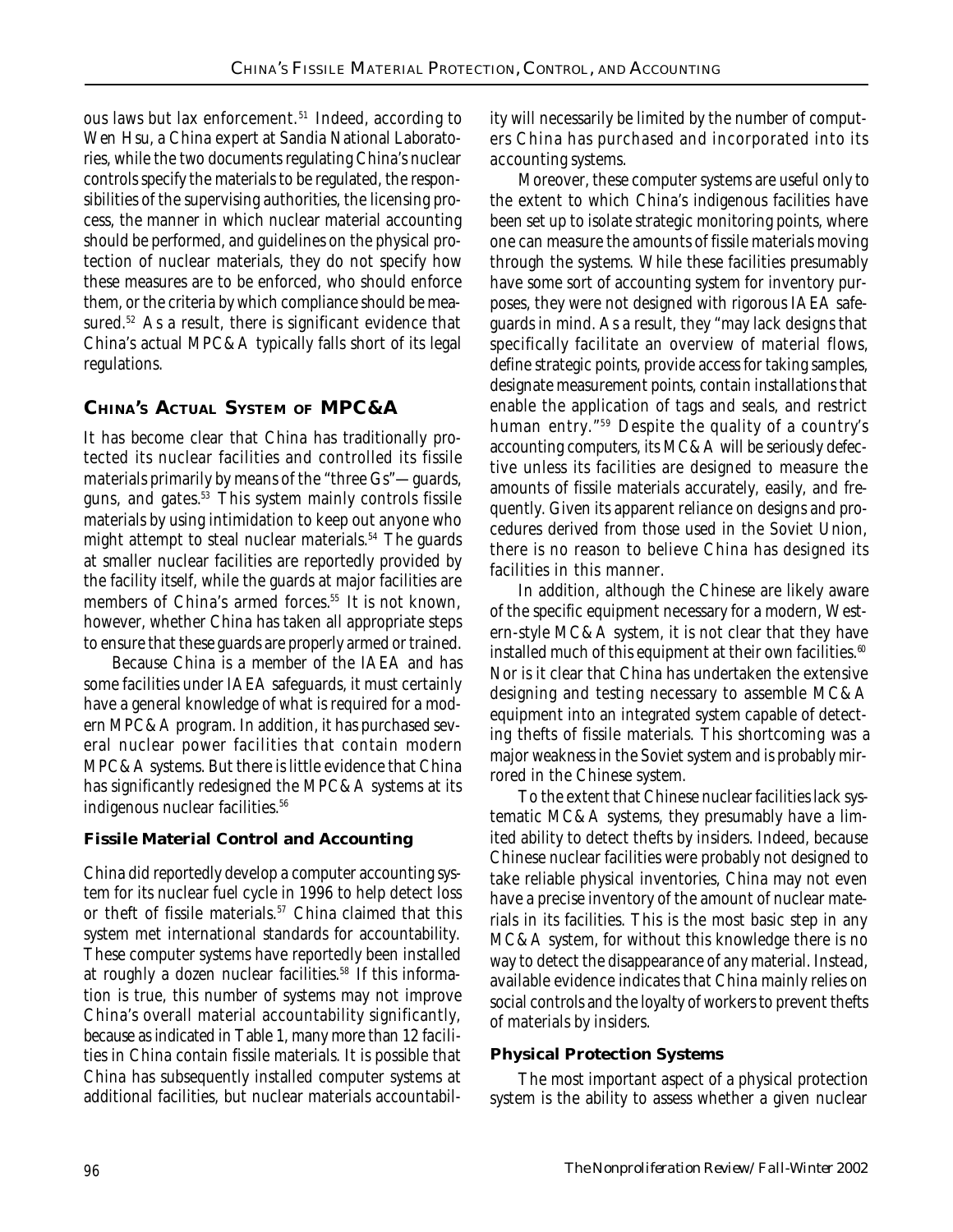facility can deter or defeat a potential threat. In order to do this, a state needs to carry out five steps: $61$ 

- 1. Design a basic physical protection system
- 2. Create scenarios for potential attacks on a given nuclear facility
- 3. Test the ability of the facility's current defenses to counter an attack
- 4. Fix any weaknesses discovered in the tests
- 5. Repeat steps three and four until the defenses can defeat all types of attack.

Whereas there is a small but growing literature on China's MPC&A, very little specific information is available on the physical protection of Chinese facilities. We simply do not know whether China has engaged in systematic designing and testing of its physical protection systems. Nor do we know whether China has created a legal structure that specifically outlines how a facility would put a physical protection system into place. Given the Soviet model for physical protection, however, it is unlikely that China has taken any of the critical steps for the design and implementation of Western-style physical protection systems.62 We therefore cannot be certain that the physical protection systems at China's nuclear facilities would be able to repel a dedicated attack.

# **IDENTIFYING POTENTIAL THREATS TO NUCLEAR FACILITIES**

**Thefts of Fissile Materials by Insiders.** Until recently, there were few reasons to worry about thefts of fissile materials from Chinese facilities. As in the Soviet Union before its collapse, Chinese central authorities maintained massive social controls that pervaded every aspect of the society. But this situation has changed in recent years, and could change more in the future. China's economic reforms launched in the 1970s have given rise to a significant erosion of societal controls and central government authority. Crime rates in China have soared in recent years, and many people in China, including local government officials, routinely evade government dictates.63 Given these trends, it is possible that an insider might be tempted to steal nuclear materials for sale on the black market or for other purposes.

Moreover, recent governmental restructuring and budget cutbacks have cost many government officials their jobs, including many in the nuclear sector and the military.64 It is difficult to determine how these cutbacks will affect the nuclear sector, but one result could be a larger pool of disgruntled former employees who might be tempted to steal nuclear materials and sell them, who might be vulnerable to recruitment by terrorist or organized crime groups, or who might provide information on security measures to support an attack. These restructuring problems are likely much less severe than those in the Russian nuclear complex—people in China are probably still being paid regularly—but they do exist in an incipient form.<sup>65</sup> Chinese nuclear materials presumably remain under tight central government control, but these personnel problems, which are clearly widespread in other sectors of the Chinese economy and government, could eventually spread to the nuclear sector.

**Direct Terrorist Attacks.** All states with nuclear facilities, civil or military, can be vulnerable to nuclear terrorism. China is no exception. Terrorists are becoming increasingly international. If they want to obtain fissile materials or sabotage a nuclear facility, they may choose to target facilities with the weakest MPC&A system. For this reason, among others, uniform international standards for MPC&A are desirable.<sup>66</sup> Of course, international terrorist groups would have difficulties operating in China because foreigners typically stand out visibly, few speak Chinese well, and they would be easy to spot in the remote areas where most of China's nuclear facilities are located.<sup>67</sup> But as China's borders continue to open up, international terrorism will increasingly become a problem.

In addition to the potential for international terrorists to attempt an attack on Chinese nuclear facilities is the risk of domestic terrorism in China. In particular, separatists in the western province of Xinjiang (where portions of the predominantly Islamic Uighur population have reportedly received arms and training in places like Afghanistan and Pakistan) have engaged in a number of acts of domestic terrorism in recent years.<sup>68</sup> Although Beijing has engaged in severe crackdowns on these movements—Western-based monitoring groups have recorded more than 200 death sentences and 200 executions of Xinjiang separatists since 1997—it has been surprisingly unsuccessful in quelling the unrest.<sup>69</sup> The possibility that these separatists might attempt to sabotage a nuclear facility or obtain fissile materials for terrorist purposes cannot be ruled out.<sup>70</sup>

One intriguing incident did reportedly occur in March 1993 at the Lop Nur site, located in Xinjiang.<sup>71</sup> On this occasion, some 1,000 protestors stormed the site in protest over China's nuclear testing. They were dispersed after the People's Liberation Army (PLA) fired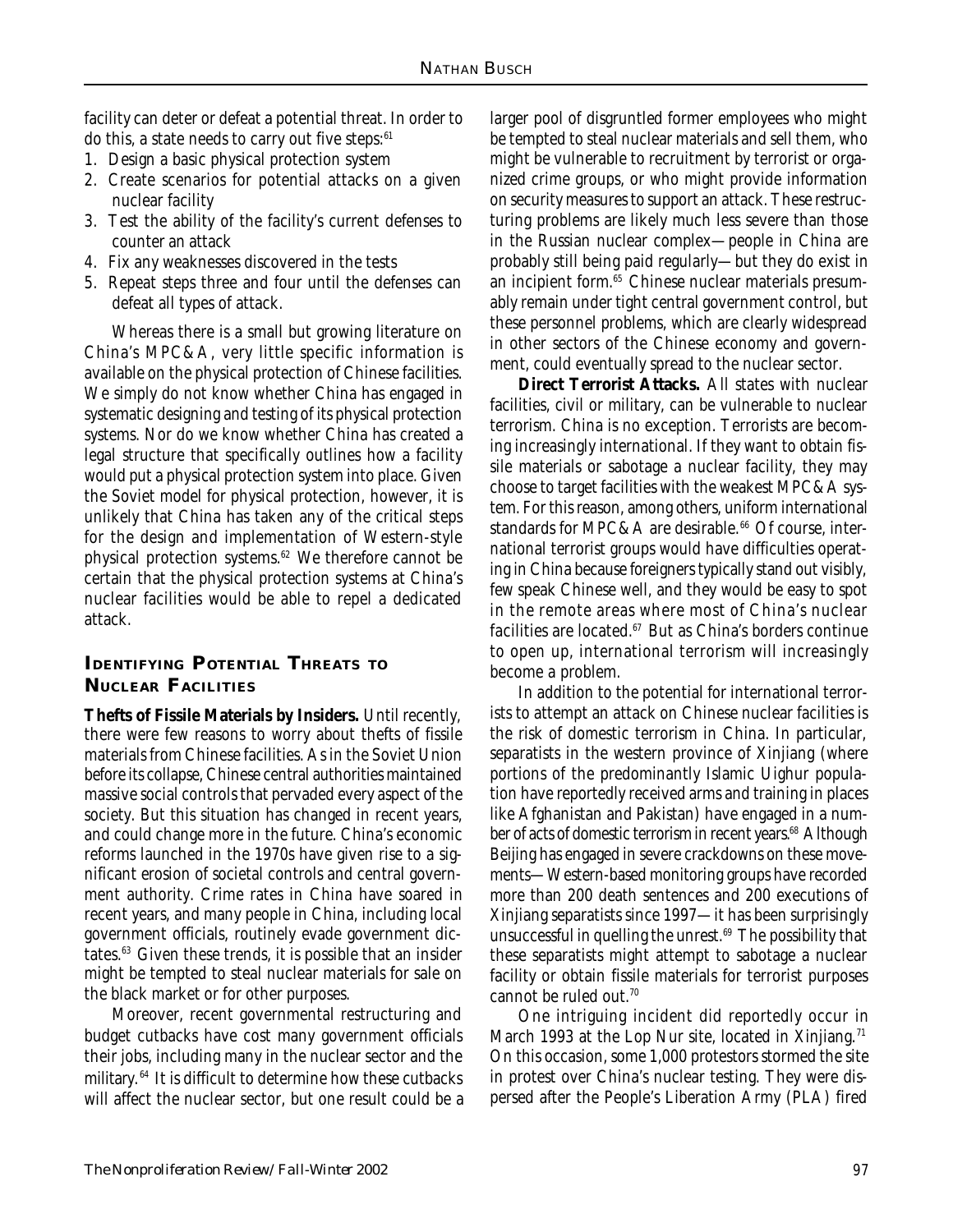shots. A spokesman for the Chinese Defense Ministry reportedly described the protestors as "barbarians" and claimed that they had done serious damage to the test site.<sup>72</sup> Additional reports, from Uighur sources citing the Chinese-language paper *Singtao*, suggested that military equipment, airplanes, and tanks were destroyed in the fighting that ensued between the Uighurs and the PLA. These sources also alleged that the attackers had stolen radioactive material from the test site, though this claim has proved impossible to substantiate.73 While it is quite likely that radioactive material does exist at the Lop Nur site, it is unclear whether the attack took place near any sensitive locations. Given the size and the defenses at the site, it seems more likely that this incident was a violent protest-and-trespass action in clear contempt of Chinese authorities, rather than a dedicated attack or a credible threat to the security of Chinese nuclear materials or facilities.

The separatist movement in Xinjiang is not the only separatist movement in China; ethnic unrest in Tibet and Inner Mongolia could eventually erupt into domestic violence.74 In fact, the sheer resilience of the Xinjiang separatist movement has helped to encourage Tibetans and Mongolians in their struggles against the central government.<sup>75</sup> While the Tibetan independence movement certainly has not erupted in the terrorism that has characterized the Xinjiang conflict, one cannot be certain that it never will.<sup>76</sup> And nuclear facilities and military bases located in provinces near Tibet could be targets for terrorism.

As we have seen, there are significant questions about the extent to which the physical protection systems at Chinese nuclear facilities would be able to defend against dedicated outsider attacks. China appears to lack carefully designed, integrated security systems; rigorous performance tests of these systems; and highly trained and well-armed guards at its nuclear facilities. Its heavy reliance on social controls and the isolation of its facilities for protection may not be adequate, particularly in the future, whether an attack is conducted by terrorists, rogue elements within the Chinese military, or even another country.

**Weakened Nuclear Controls During Domestic Upheavals.** The most significant weaknesses in China's system of MPC&A could arise during times of political, social, or economic crisis. Clearly, the events in Russia show the limitations of an authoritarian type of control during domestic crises. If such crises were to occur in China, the government's controls over its fissile material stockpiles could become significantly disrupted or collapse altogether. <sup>77</sup>

Indeed, China's nuclear controls have been affected during political upheavals in the past. For example, during the Cultural Revolution in the late 1960s and early 1970s, several radical factions within the nuclear complex reportedly engaged in fierce battles with each other, a regional military leader threatened to take over the Lop Nur nuclear test base (which is also believed to be the location of a nuclear weapons stockpile), and a group of radicals attacked a nuclear facility at Lop Nur. <sup>78</sup> More recently, Chinese officials reportedly admitted to U.S. officials that during the Tiananmen Square crisis, Beijing's leaders had feared their army might split over the decision to crush student protests, causing the central government to lose control of its nuclear arsenal.<sup>79</sup> Although these are particularly severe cases, it is quite possible that future upheavals could also disrupt China's nuclear controls.

Several different kinds of crises could potentially undermine China's controls over its fissile material stockpiles. Should China experience a severe economic downturn, it could face the same kinds of problems that Russia is now facing. If the wages of the scientists and guards at Chinese nuclear facilities were reduced, they might be increasingly tempted to supplement their incomes by selling fissile materials on the black market. Given China's apparent lack of a systematic MC&A system, it would probably have difficulties detecting this kind of insider theft. A decentralization of power in China could also weaken the country's MPC&A, because China relies heavily on strict social controls to deter any insider theft or terrorist attempts. If these controls were to weaken, we could see a dramatic increase in these illicit activities. A similar pattern in Russia and the other NIS appeared following the collapse of the Soviet Union.

Finally, a sustained leadership conflict or political crisis could undermine China's MPC&A. As we have seen, the Cultural Revolution disrupted nuclear production and caused violent clashes in Chinese military research facilities. While it may be unlikely that another political crisis on the scale of the Cultural Revolution will occur again in China, a leadership conflict could distract attention away from and interfere with close supervision of the Chinese nuclear complex.<sup>80</sup>

Working in favor of continued stability is the location of China's major nuclear weapons facilities. Because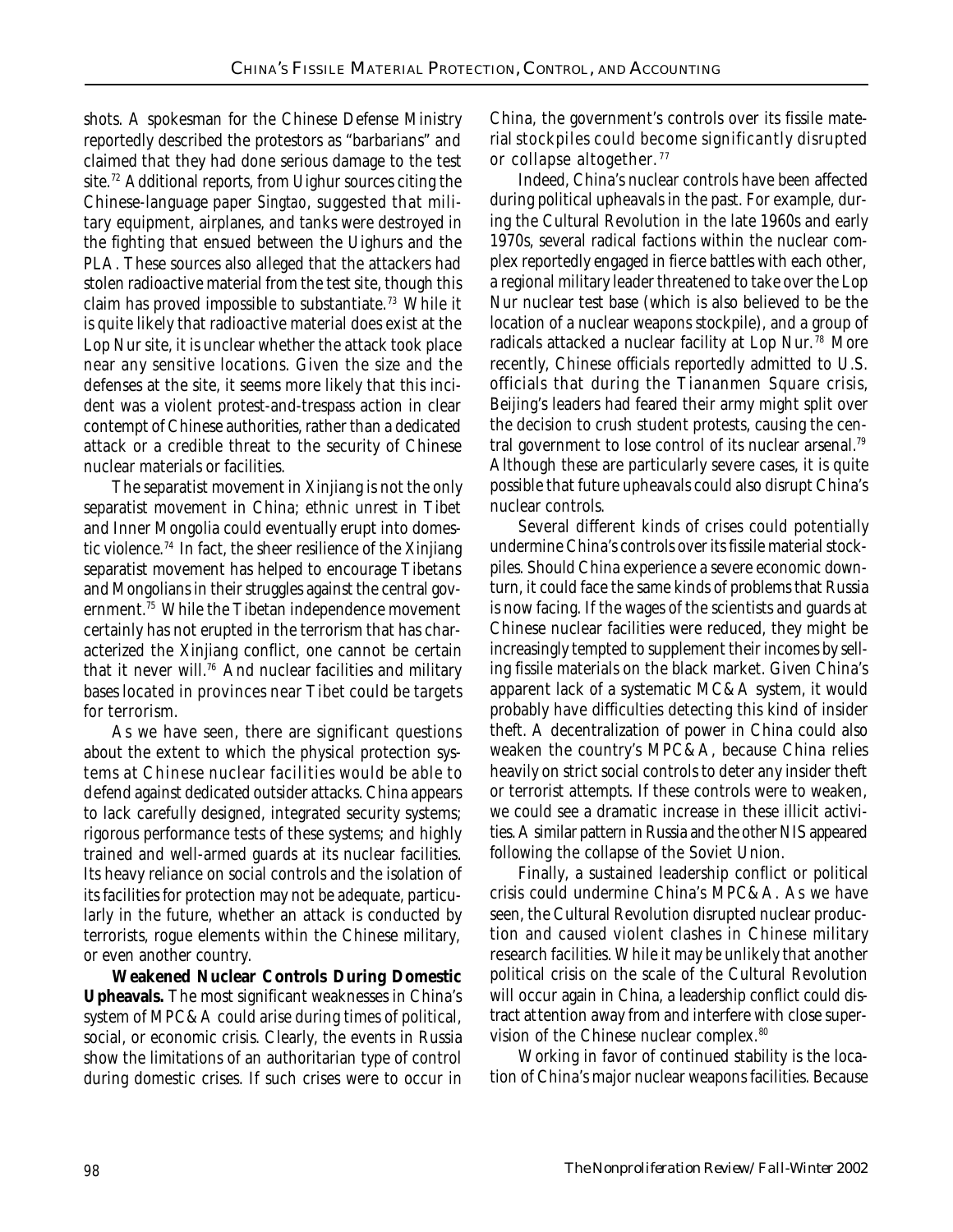they are based in isolated areas, they tend to be less affected by weakened societal controls.<sup>81</sup> In fact, it would be easier for the government to maintain strict oversight of these facilities and much more difficult for outsiders to attack the facilities. Still, a general loosening of societal controls would be very troubling because of China's overreliance on these controls to discourage attacks on its nuclear facilities.

# **THE U.S.-CHINA LAB-TO-LAB COLLABORATIONS, 1995**-**1998**

Partially in an effort to better understand and address some of these security concerns, the directors of nuclear laboratories in the United States and China began a formal letter exchange in 1995, following informal contacts under careful government oversight the previous year. It was determined that Department of Energy nuclear laboratories and their counterpart research facilities in China had many mutual scientific interests, and that laboratory-level collaboration was desirable in specific areas.82 The CLL programs that resulted covered topics ranging from nuclear materials management (MPC&A), to verification technologies critical to the Comprehensive Test Ban Treaty (CTBT), to additional efforts in export controls. The following discussion will focus specifically on MPC&A collaborations.<sup>83</sup>

#### **CLL Meetings and Workshops on MPC&A**

The first meeting in which U.S. and Chinese scientists discussed MPC&A technologies occurred in 1995. In this meeting, American scientists from Lawrence Livermore, Sandia, and Los Alamos National Laboratories met with Chinese scientists from CAEP and the Institute of Applied Physics and Computational Mathematics (IAPCM). The second round of discussions began in January 1996, when American scientists from Livermore, Sandia, and Los Alamos met with Chinese scientists at IAPCM for a workshop on MPC&A technologies. During the workshop, scientists from both countries presented papers discussing the current MPC&A practices, technologies, and methodologies in use in each country.

In 1997, Sandia National Laboratories held a twoweek course in China on the design of physical protection systems for nuclear facilities. It was held at the China Institute of Atomic Energy in Beijing from March 29 to April 10. These workshops helped train Chinese scientists in Western methods for designing and installing integrated physical protection systems.

In 1998, Sandia National Laboratory held a workshop in China on MC&A techniques. This workshop helped the Chinese develop strategies for identifying strategic monitoring points, installing measurement gauges, and the like. If implemented in Chinese nuclear facilities, these MC&A procedures and technologies would help the Chinese take precise physical inventories of the fissile materials in their nuclear facilities and subsequently detect any theft of these materials.

#### **Integrated Demonstration of MPC&A**

The principal Los Alamos activity, and a flagship CLL project, was to build a model MPC&A system in China to demonstrate Western-style MPC&A techniques and technologies. Work on this project began in 1996 and was completed in 1998. The opening of the demonstration took place in July 1998. The purpose of this MPC&A demonstration was to "provide an important foundation for building future activities for nuclear materials management in China."84 It was hoped that the model facility would help China and the U.S. achieve this end "through development of common approaches and deployment of integrated systems of modern technologies."85

A great deal of modern MPC&A technology was installed at the model facility. The new equipment included access-control devices such as motion detectors, cipher-activated locks, magnetic card readers, and hand-geometry readers. Screening and monitoring devices were installed, such as metal detectors, portal radiation detectors, and an NTvision camera remote-monitoring system. Equipment for materials measurement and tracking systems was also installed, including gamma spectrometers for nuclear materials assay, a complete bar-code inventory system, and tamper-resistant seals.<sup>86</sup> The United States provided most of the equipment except the facility itself, the security fence, and the nondestructive assay equipment, which were provided by China.

These lab-to-lab collaborations were designed to help create a "safeguards culture" in China by showing the Chinese the advantages of modern MPC&A systems. The CACE program made some progress in this area, but more remains to be done. Unfortunately, the program was put on hold before it could make significant improvements to China's MPC&A. Indeed, plans for actual implementation of some MPC&A measures at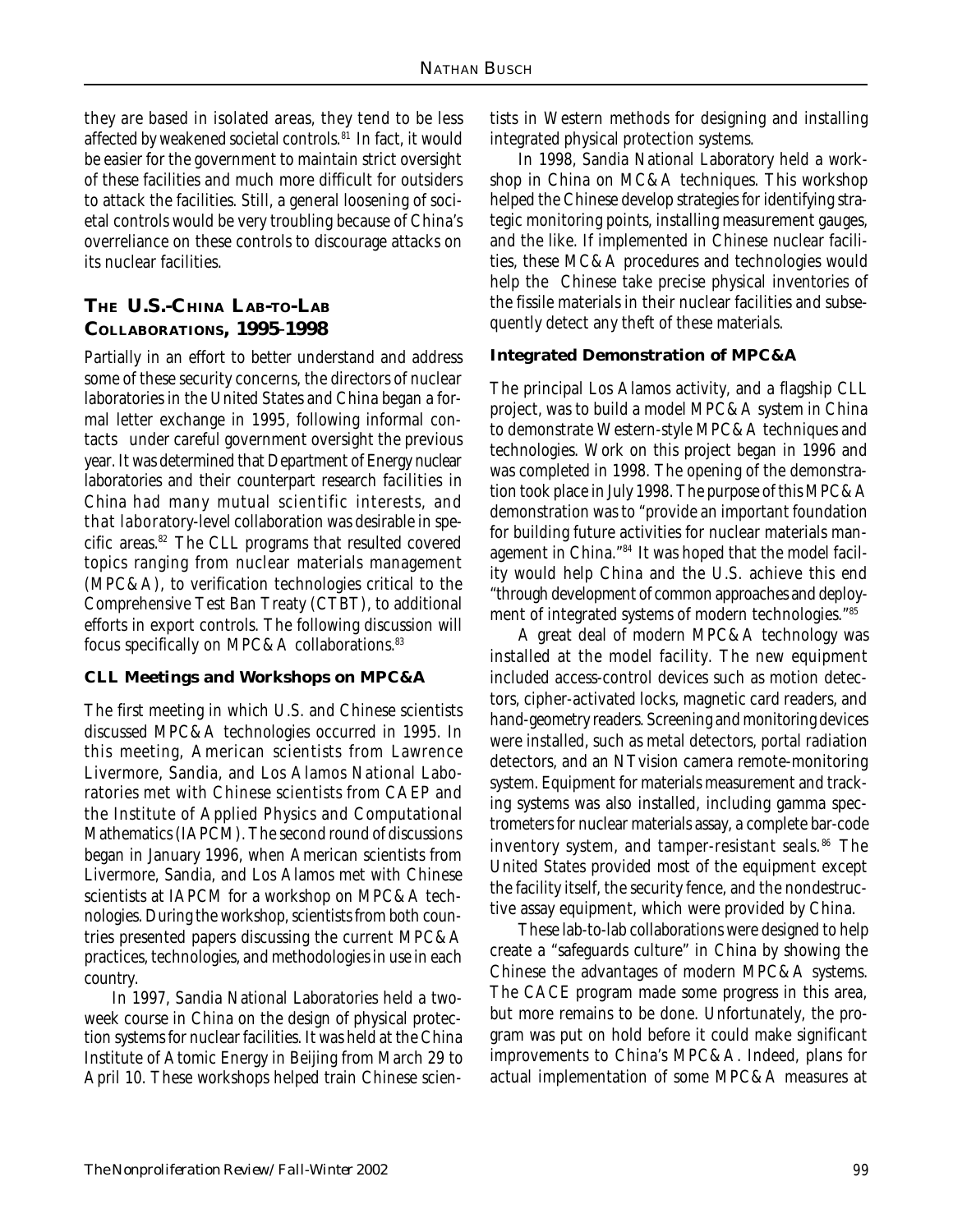Chinese nuclear facilities were curtailed as a part of the reduction in U.S.-Chinese contacts.

# **OBSTACLES TO CHINA'S MPC&A MODERNIZATION**

While it is possible that the Chinese have continued to upgrade MPC&A on their own, there is reason to doubt that they have made significant improvements without U.S. cooperation—even though China knows many of the basic requirements for rigorous MPC&A systems. There are several reasons for this. First, in spite of its economic growth over the last decade, China remains a resource-limited country. <sup>87</sup> Stringent physical protection regulations are very expensive to implement.<sup>88</sup> Although expenses would presumably be lower in China than in the United States, Chinese scientific facilities are often underfunded and therefore may have difficulties meeting the physical protection regulations established by Chinese law.

In addition, Chinese officials often have difficulty justifying the high cost of modern MPC&A systems typically in use by Western countries. Because China is a comparatively poor country, it could either use its resources to feed its citizens, strengthen its economy, and improve its military, or it could use them to improve its MPC&A. China's limited financial resources have often caused it to place safety and security as lower priorities than other objectives.

Furthermore, the Chinese may not have improved their MPC&A because of an historical lack of coordinated policy among the different bureaucracies that have responsibility over China's nuclear complex. One could characterize the Chinese nuclear complex as "stovepiped," without much communication among the different bureaucracies or coordination of their nuclear policies. According to Wen Hsu, "the government departments [in China's nuclear establishment] have continued to act as fiefdoms that jealously guard their prerogatives, to the extent that their possessiveness has discouraged interdepartmental exchanges."89 Moreover, each of the bureaucracies has limited resources, and each might be unwilling to pay for MPC&A technologies that it believes another agency should pay for.

But the main reason that China may not have improved its MPC&A significantly in recent years is that many Chinese officials simply have not seen the need for the stringent MPC&A implemented by Western countries. The Chinese have stated publicly that their method of MPC&A is "similar to that of the Russians," which was mostly dependent in the past on security personnel.<sup>90</sup> Although it has become clear that such a system can become particularly weak during political and economic crises, the Chinese consider these methods to be adequate for now because, they maintain, their current political, social, and military situation is relatively stable.<sup>91</sup>

The U.S.-China collaborative programs worked to help change these perspectives on nuclear security and promoted significant progress in security upgrades at Chinese facilities. Without these or similar programs, it is likely that potential vulnerabilities will remain at Chinese nuclear facilities, at least for some time. Such vulnerabilities are cause for concern, particularly because China is currently not as stable as many would like to believe. Growing sources of instability in China could eventually disrupt its nuclear controls.

# **POTENTIAL FOR FUTURE INSTABILITY**

Fundamental changes in China in recent years present significant instabilities that the regime may not survive. Indeed, it appears that the Chinese Communist Party  $(CCP)$  is rapidly losing influence in China.<sup>92</sup> This situation is due partly to the liberalization of China's economy, partly to the CCP's increasing inability to solve many of China's internal difficulties (such as the separatist movements and the pressures of liberalization), and partly to the large dissatisfaction in the populace with widespread government corruption. After years of denials by the government and the government-controlled press, these problems have become severe enough to force the CCP to admit them. According to a June 2, 2001, article in the *New York Times*, "A startlingly frank new report from the Communist Party's inner sanctum describes a spreading pattern of 'collective protests and group incidents' arising from economic, ethnic and religious conflicts in China and says relations between party officials and the masses are 'tense, with conflicts on the rise.'"<sup>93</sup>

#### **Economic Changes and Political Stagnation**

The most foundational changes have resulted from China's transition to an open economy. With a reported sustained yearly growth rate of nearly 8 percent, China's economy has grown dramatically in the last decade.<sup>94</sup> Its entry into the World Trade Organization (WTO) will guarantee that China's economy will continue to open in the future.<sup>95</sup> However, as Minxin Pei, a senior associate at the Carnegie Endowment for International Peace,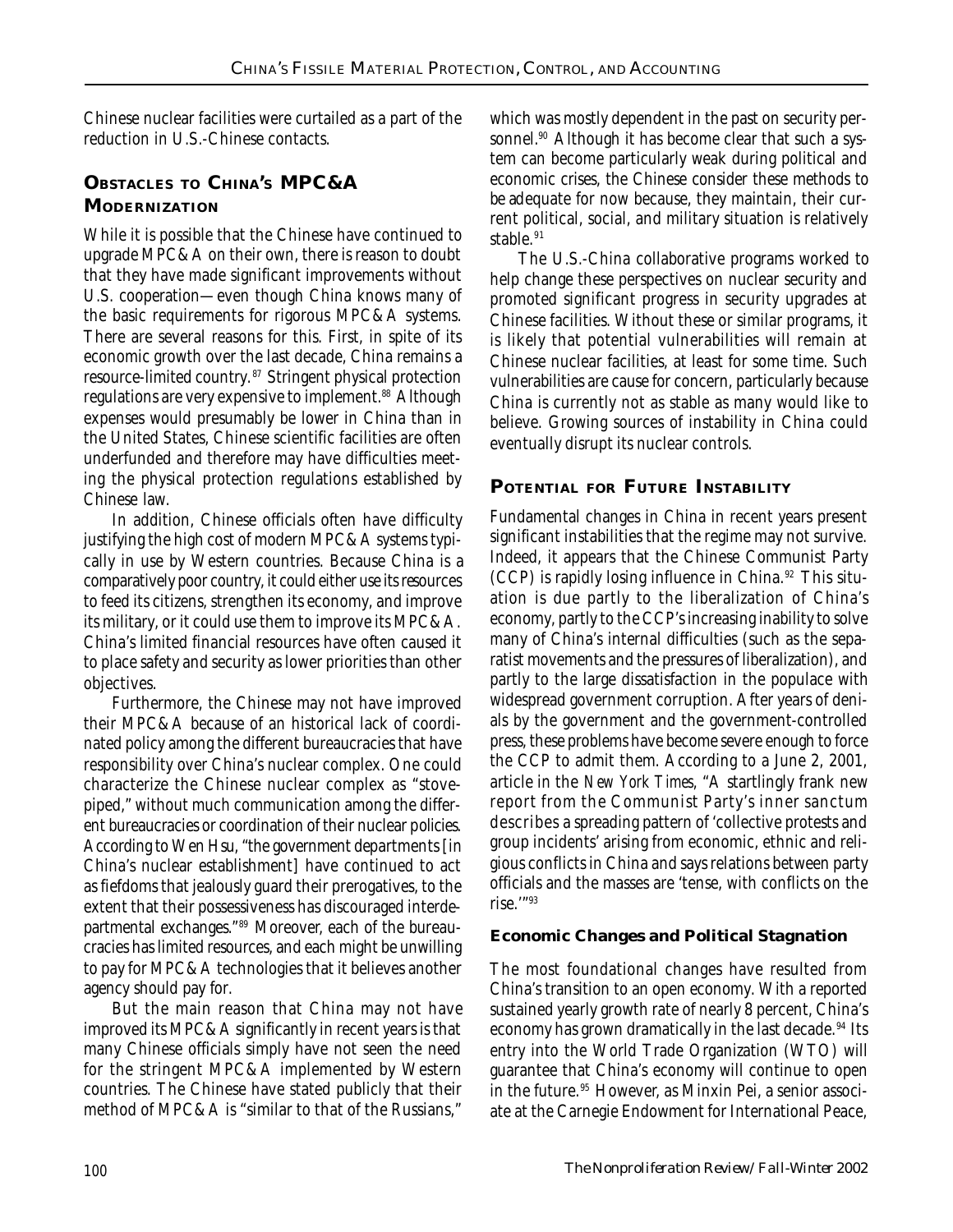has argued, "in both the short and long term, China's entry into the WTO—and the radical economic reforms likely to accompany it—will generate powerful shocks to the country's existing political system.…It remains highly uncertain, however, whether the Chinese regime is resilient enough to withstand such shocks."<sup>96</sup>

China's economic restructuring has largely benefited only a small, highly educated elite and has actually worsened conditions for rural farmers and workers in traditional industries. $97$  The worsening economic conditions in these two groups, combined with increasing frustration with widespread corruption in the CCP, have caused these groups to become immense reservoirs of social discontent. In recent years, an increasing number of riots have occurred over government corruption, excessive taxation, and the CCP's inability to ease the economic hardships among industrial workers and rural farmers. According to some reports, more than 100,000 protests took place in China in 1999, many of which led to violent clashes.<sup>98</sup> The following are just a few recent examples of such incidents:

- In the largest labor protests since 1949, tens of thousands of displaced workers protested every weekday in March 2002 in Daqing in China's northeast.
- **•** In February 2000, tens of thousands of workers staged a violent protest at China's largest nonferrous metal mine, burning cars and holding police at bay for several days. The workers were protesting against what they said was an unfair and corrupt handling of the mine's bankruptcy.
- **•** In August 2000, up to 20,000 farmers rioted for five days in the Jiangxi province in southern China, with some attacking government buildings and looting officials' homes in protest over government fees and taxes.
- **•** On October 18, 1999, more than 2,000 protesters took over a Sichuan railway station in grievance over the government's investing funds in illegal companies.
- **•** In late 1998, the people of Shao village in southern Hebei rioted for the right to vote, and more than 700 riot police surrounded the village.<sup>99</sup>

A number of scholars have expressed concern that the growing discrepancy between the rapid economic reforms and the lack of political reforms could be a major source of political upheavals and possibly even collapse of the regime.<sup>100</sup> As Hua Di has noted, "The real threat to the PRC's current regime comes not from foreign military intervention…but from the Chinese people's pervasive dissatisfaction with the regime's corruption."<sup>101</sup> Hua concludes that "unless a political reform is launched and succeeds, in which the current regime in China takes initiative to change itself from a one-party dictatorship to a multi-party democracy, the corruption will not end but the regime will be finished."<sup>102</sup>

#### **Regionalism and Separatist Movements**

According to numerous reports, increasing regionalism and separatist movements have developed, which could threaten to break China apart. For example, there are large economic disparities between the rich, southeastern provinces and poor, western provinces. Chinese leaders are reportedly worried that the southeastern provinces will some day refuse to finance the western provinces and attempt to leave China.103 But the western provinces are even more likely to want to break away from China. As discussed, there are several separatist movements within China, most notably in Tibet, Xinjiang, and Taiwan (which Beijing still considers part of mainland China).<sup>104</sup> China is quite worried that if one area were to achieve independence, the other areas would increase their efforts to secede. This is reportedly a major reason that Beijing is so determined to prevent Taiwan's separation from mainland China.105 If these separatist movements were to gain momentum, they could disrupt central controls over dispersed nuclear facilities or even sever these controls altogether.

# **THE NEED FOR RENEWED MPC&A COLLABORATIONS**

China's current system of MPC&A has apparently worked well so far, but there is no guarantee that it will do so in the future. In light of possible terrorist threats, by both domestic and international groups, as well as potential actions by angry and disenfranchised groups within China that could endanger China's nuclear facilities, it is possible that a well-organized terrorist attack could be successful, especially at the smaller facilities, which reportedly supply their own protective forces.<sup>106</sup>

But much more troubling are the weaknesses in nuclear security that could arise during political, social, and economic upheavals. As we have seen in Russia, domestic upheavals can weaken loyalties of workers and guard forces, diminish resources for maintenance of basic security systems such as alarms and fences, and undermine government oversight of nuclear facilities. From what is known of China's current nuclear security systems, it is likely that domestic upheavals would have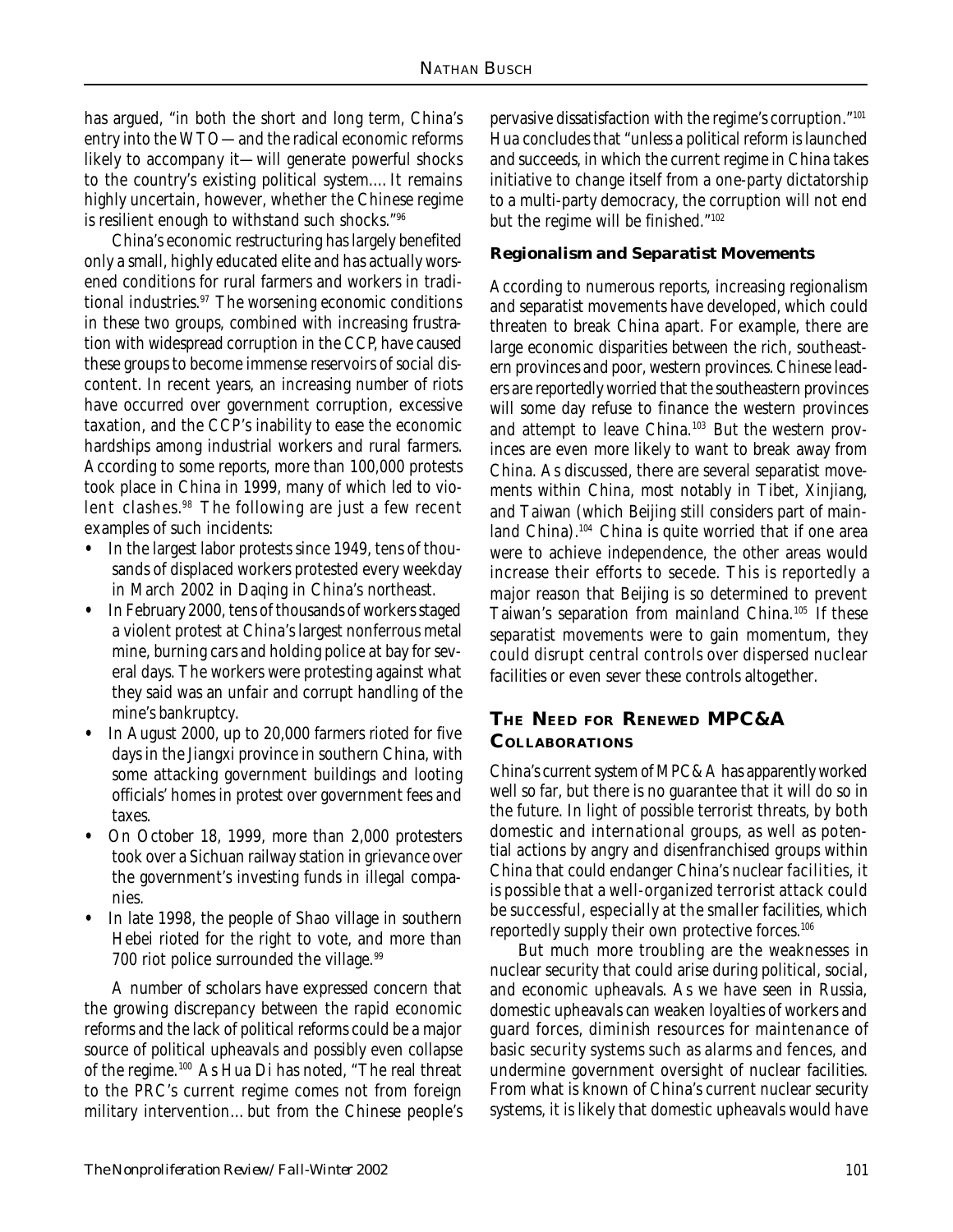similar effects in China. It is therefore critically important that China improve its MPC&A now to reduce risks to its nuclear controls.

As Kenneth Lieberthal has argued, U.S. policymakers must take seriously the possibility of a weaker, disorganized China.107 Despite the uncertainties that remain in our knowledge about Chinese MPC&A, the risks of losing material, as well as the opportunities for improved controls, strongly suggest that the United States take a vital interest in encouraging China to improve the MPC&A for its nuclear facilities. The United States must also help create a safeguards culture in China, where everyone from high-level politicians to the lowest-level guard recognizes the importance of rigorous MPC&A procedures and technologies.

 The most direct way to address these potential threats would be to restart MPC&A collaborations with China. There have been few prospects for such cooperation in recent years, but an improvement in U.S.-China relations after the 9/11 attacks may allow opportunities for reintroducing such a program in the future. U.S. and Chinese officials have stated that they "stand side-byside" in the war on terrorism and have committed to promoting international anti-terrorism cooperation.<sup>108</sup> This position may provide an opportunity to renew labto-lab collaborations in the context of the antiterrorism campaign.

These efforts will have to proceed carefully, however, in order to allay Chinese suspicions that this is a merely cynical approach to gain information on China's nuclear program. Also, China will need some reassurance that such cooperation will not trigger future espionage scandals. By including the U.S.-China MPC&A program among the various programs intended to bolster the war on terrorism, however, it may be possible to avoid some of the political difficulties that affected the CACE program last time around—for instance, to strictly segregate the MPC&A program from other issues of nuclear cooperation to make it more palatable to political authorities on both sides.<sup>109</sup>

As a first step to renewing MPC&A collaborations, the United States should attempt to re-establish the contacts with officials within the CNNC and the CAEA that were severed after the publication of the Cox report. This step can be achieved by renewing engagement with officials at international conferences, and by inviting Chinese officials to the United States to meet with U.S. policymakers, scientists, and academics.

The United States could also consider initiating other lab-to-lab collaborations dealing with less sensitive issues. These collaborations could focus on safety and security issues at civilian facilities, for instance. They could engage, at least at first, such Chinese agencies as the National Nuclear Safety Administration (NNSA).<sup>110</sup> If these programs were to achieve success, then U.S. and Chinese officials could consider expanding them to include all of China's nuclear facilities.

A shortcoming of such an approach, however, is that the largest stockpiles of HEU and separated plutonium are presumably located at China's military facilities. It would mean that the most attractive materials for theft would be the last to be the subject of U.S.-Chinese collaboration. Thus, while this approach has the greatest chance of being acceptable to leaders on both sides, it should be expanded as soon as politically feasible. In the meantime, however, beginning with civilian facilities would by no means be wasted time. Improving MPC&A at China's civilian and research reactors would reduce risks of sabotage and help protect the sensitive materials at these facilities. Through collaborative efforts at civilian facilities, China could become more familiar with Western approaches to designing and installing MPC&A systems, thus setting the stage for rapid progress when the program is expanded to military facilities.<sup>111</sup>

While these programs will inevitably progress slowly, they can help increase transparency and mutual understanding between the two counties. It is only from such a position of trust that the United States could hope to encourage China to improve the security of its nuclear facilities and hence mitigate the risk of leakage from these facilities.

<sup>&</sup>lt;sup>1</sup> The author would like to thank Maurice Bryson, Wen Hsu, Willie H.S. Hsue, Steve Maaranen, Joseph Pilat, John Shaner, Maco Stewart, David Welch, Hui Zhang, and several anonymous reviewers for their comments and advice on previous drafts of this paper. The views expressed in this paper are the author's own.

<sup>&</sup>lt;sup>2</sup> Joseph F. Pilat, "The New Terrorism and NBC Weapons," in Brad Roberts, ed., *Hype or Reality?: The "New Terrorism" and Mass Casualty Attacks* (Alexandria, VA: Chemical and Biological Arms Control Institute, 2000), p. 231; Walter Laqueur, "Post-Modern Terrorism," *Foreign Affairs* 75 (September-October 1996), p. 29.

<sup>&</sup>lt;sup>3</sup> George J. Tenet, "Worldwide Threat - Converging Dangers in a Post 9/11 World," Testimony before the Senate Select Committee on Intelligence, 107th Cong., 2nd sess., February 6, 2002, p. 2; Barton Gellman, "Fears Prompt U.S. to Beef Up Nuclear Terror Detection," *Washington Post*, March3, 2002, p. A1; Mike Boettcher and Ingrid Arnesen, "Al Qaeda Documents Outline Serious Weapons Program: Terrorist Group Placed Heavy Emphasis on Developing Nuclear Device," <www.cnn.com*>*, January 25, 2002.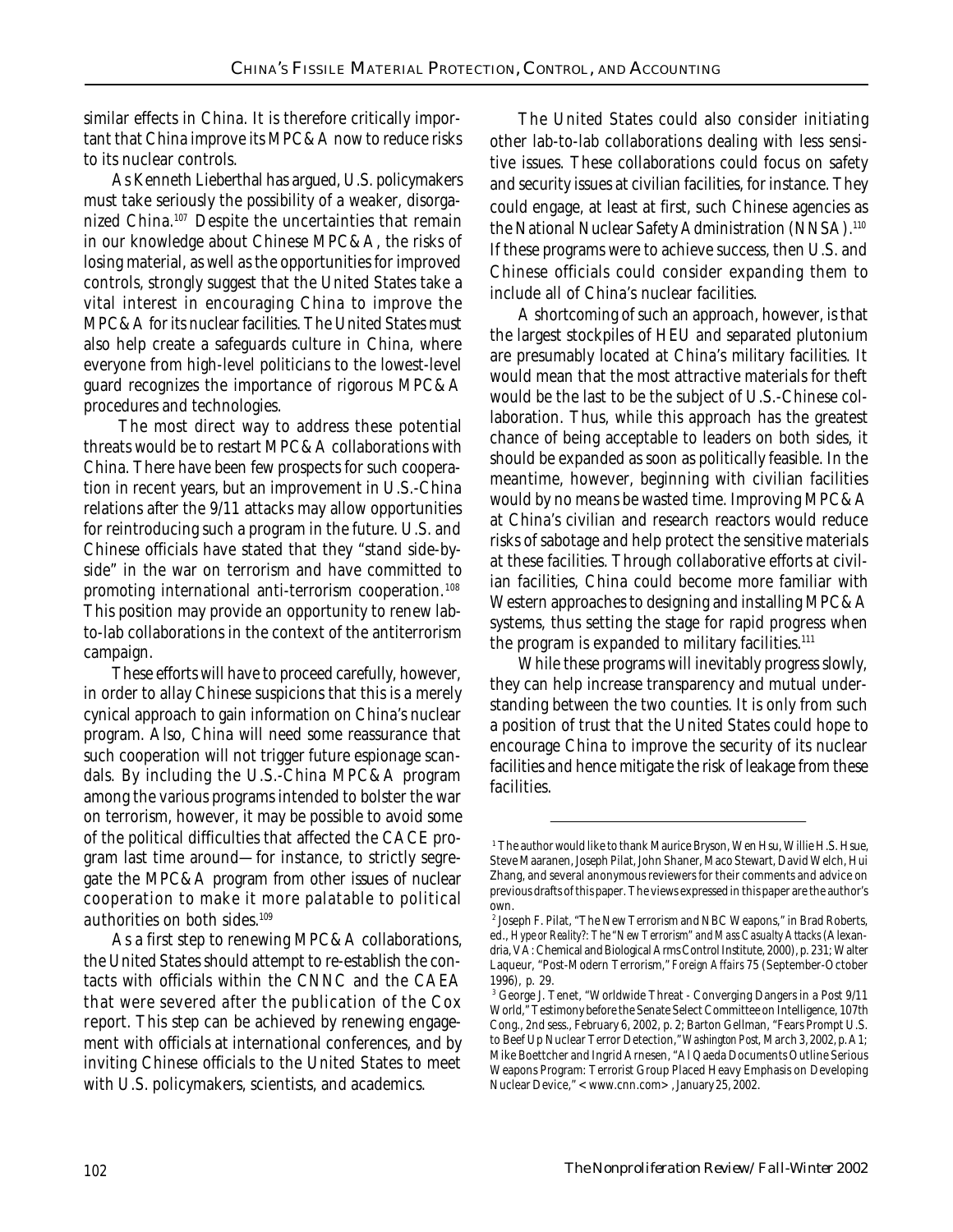<sup>4</sup> See, for example, Tenet, "Worldwide Threat"; Kimberly McCloud and Matthew Osborne, "WMD Terrorism and Usama Bin Laden," web report, Center for Nonproliferation Studies, Monterey Institute for International Studies, < www.cns.miis.edu/pubs/reports/binladen.htm>; Boettcher and Arnesen, "Al Qaeda Documents Outline Serious Weapons Program"; White House, Office of the Press Secretary, "President Delivers State of the Union Address," White House Press Release, January 29, 2002, < http://www.whitehouse.gov/news/ releases/2002/01/print/20020129-11.html>, p. 2.

<sup>5</sup> George W. Bush, press conference following Bush-Putin Summit, White House Transcript, November 13, 2001, quoted in Joseph Cirincione, with Jon B. Wolfsthal and Miriam Rajkumar, *Deadly Arsenals: Tracking Weapons of Mass Destruction* (Washington, D.C.: Carnegie Endowment for International Peace, 2002), pp. 114–115. See also Gellman, "Nuclear Terror Detection," p. A01.

<sup>6</sup> The primary fissile materials that could be used in nuclear weapons are highly enriched uranium (uranium with a fissile isotopic content of 20 percent or more) and plutonium, though some alternative materials could be used, including certain isotopes of neptunium and americium.

7 Bush, press conference, quoted in Cirincione et al., *Deadly Arsenals*, pp. 114– 115; "Text: U.S., Russia to Step-up Efforts to Safeguard Nuclear Materials," *Washington File*, U.S. Department of State, December 4, 2001, pp. 1-2.

<sup>8</sup> For example, see Oleg Bukharin, "Security of Fissile Materials in Russia," *Annual Review of Energy and the Environment* 21 (1996), pp. 467–496; Matthew Bunn, *The Next Wave: Urgently Needed New Steps to Control Warheads and Fissile Materials* (Washington, DC:Carnegie Endowment for International Peace and Harvard University, 2000); Amy F. Woolf, "Nuclear Weapons in Russia: Safety, Security, and Control Issues," Congressional Research Service, Report to Congress, March 5, 2001.

9 For summaries and assessments of these programs, see Bunn, *The Next Wave*, pp. 29-108; Department of Defense, *Cooperative Threat Reduction*, < www.defenselink.mil/pubs/ctr/>; U.S. Department of Energy, *MPC&A Program Strategic Plan* (Washington, DC: U.S. DOE, July 2001); U.S. General Accounting Office, *Nuclear Nonproliferation: Security of Russia's Nuclear Material Improving; Further Enhancements Needed*, GAO-01-312 (Washington, DC: February 2001).

<sup>10</sup> Steven Mufson, "U.S. Worries About Pakistan Nuclear Arms," *Washington Post*, November 4, 2001, p. A21; Corey Hinderstein, "The First Casualty of the War on Terrorism Must Not be Pakistan: Pakistan's Nuclear Weapons must not fall into Terrorists' Hands," ISIS Issue Brief (September 18, 2001); David Albright, Kevin O'Neill, and Corey Hinderstein, "Securing Pakistan's Nuclear Arsenal: Principles for Assistance," ISIS Issue Brief (October 4, 2001), < www.isis-online.org/publications/terrorism/pakassist.html>; Jon Wolfsthal, "U.S. Needs A Contingency Plan For Pakistan's Nuclear Arsenal," *Los Angeles Times*, October 16, 2001, p. B17; Seymour M. Hersh, "Watching the Warheads: The Risks to Pakistan's Nuclear Arsenal," *New Yorker* 77 (November 5, 2001), pp. 48-54; Mansoor Ijaz and R. James Woolsey, "How Secure is Pakistan's Plutonium?," *New York Times*, November 28, 2001, p. A25; Bryan Bender, "Pakistan: U.S. Visit Finds Continuing Obstacles to Nuclear Cooperation," *Global* Security Newswire, <http://www.nti.org/d\_newswire/issues/2002/10/8/ 4s.html>, October 8, 2002.

<sup>11</sup> Nancy Hayden Prindle, "U.S. and China on Nuclear Arms Control and Nonproliferation: Building on Common Technical Interests," in James Brown, ed., *Arms Control Issues for the Twenty-First Century* (Albuquerque, NM: Sandia National Laboratory Publication, SAND97-2619, 1997), p. 322.

<sup>12</sup> U.S. government officials (names withheld by request), interviews by author, February 1999.

13 Although this program was loosely based on the U.S.-Russia lab-to-lab program, there were important differences. For example, unlike the U.S.-Russia programs, each side paid its own way. Moreover, the scope of the program was much more limited, with authorization only initially covering MPC&A and arms control activities. U.S. national laboratory official (name withheld by request), correspondence with author, October 2002.

<sup>14</sup> Nancy Prindle, "The U.S.-China Lab-to-Lab Technical Exchange Program," *Nonproliferation Review* 5 (Spring/Summer 1998), p. 111.

<sup>15</sup> Ibid., pp. 111–118.

<sup>16</sup> To view the allegations of Chinese espionage in "U.S. National Security and Military/Commercial Concerns with the People's Republic of China," otherwise known as the "Cox report," see < www.access.gpo.gov/congress/house/ hr105851/VI-06-Chap2.pdf>.

<sup>17</sup> U.S. national laboratory official (name withheld by request), correspondence with author, October 2002.

<sup>18</sup> Ibid.

<sup>19</sup> U.S. Department of Defense, *Proliferation: Threat and Response*, January 2001 (Washington, D.C.: U.S. Government Printing Office, 2001), <www.defenselink.mil/pubs/ptr20010110.pdf>, p. 14; Cirincione et al, *Deadly Arsenals*, p. 145; Lisbeth Gronlund, David Wright, and Yong Liu, "China and a Fissile Material Production Cut-off," *Survival* 37 (Winter 1995–1996), p. 148. <sup>20</sup> Rodney Jones, Mark McDonough, with Toby Dalton and Gregory Koblentz, *Tracking Nuclear Proliferation: A Guide in Maps and Charts, 1998* (Washing-ton, DC: Carnegie Endowment for International Peace, 1998), p. 54; David Albright and Kevin O'Neill, "China," Institute for Science and International Security, < www.isis-online.org/mapproject/china.html>. David Wright and Lisbeth Gronlund estimate that China has a plutonium stockpile of roughly 2- 6 tons. See David Wright and Lisbeth Gronlund, "Estimating China's Production of Plutonium for Weapons," Technical Working Paper, Union of Concerned Scientists and Security Studies Program, MIT (paper provided by authors, January 7, 1999), p.13. Because China has provided no independent verification of the size of its fissile materials stockpile, the stockpile could be significantly larger or smaller than these estimates.

<sup>21</sup> William Arkin, Robert S. Norris, Hans Kristenson, and Joshua Handler, "NRDC Nuclear Notebook: Chinese Nuclear Forces, 2001," *Bulletin of the Atomic Scientists* 56 (September–October 2000), pp. 71–72.

22 Office of the Secretary of Defense, *Proliferation: Threat and Response* (Washington, D.C.: U.S. Government Printing Office, November 1997); William M. Arkin, Robert S. Norris, Joshua Handler, *Taking Stock: Worldwide Nuclear Deployments 1998* (Washington, D.C.: Natural Resources Defense Council, 1998), p. 89.

<sup>23</sup> Robert S. Norris, Andrew S. Burrows, and Richard W. Fieldhouse, *Nuclear Weapons Databook, Vol V: British, French, and Chinese Nuclear Weapons* (Boulder: Westview Press, 1994), p. 375. See also Jones et al., *Tracking Nuclear Proliferation*, p. 65.

<sup>24</sup> "Nuclear Weapon Related Facilities," Nuclear Threat Initiative database,  $\langle$  www.nti.org/db/china/nwfac.htm>.

<sup>25</sup> For a detailed discussion of this conversion, see Yitzhak Sichor, "Peaceful Fallout: The Conversion of China's Military-Nuclear Complex to Civilian Use," *Brief 10* (Bonn International Center for Conversion, November, 1997), < www.bicc.de/industry/brief10/brief10.pdf>, pp. 1-60.

<sup>26</sup> Cirincione et al, *Deadly Arsenals*, p. 145.

 $27$  Ibid.

<sup>28</sup> Mohamed ElBaradei, Director General of the IAEA, preface to INFCIRC/ 225/rev.4, May 1999.

<sup>29</sup> For the texts of INFCIRC/225, rev.4 and INFCIRC /153, see the IAEA web sites: < www.iaea.org/worldatom/program/protection/inf225rev4/ rev4\_content.html> and < www.iaea.org/worldatom/Documents/Infcircs/Others/inf153.shtml>.

<sup>30</sup> INFCIRC/225/rev.4, sec. 5.2, May 1999.

31 Jason Ellis and Todd Perry, "Nunn-Lugar's Unfinished Agenda," *Arms Control Today* 27 (October 1997), p. 16.

<sup>32</sup> International Atomic Energy Agency, *IAEA Annual Report for 2001*, < www.iaea.org/worldatom/Documents/Anrep/Anrep2001/table\_3.pdf>; "China and the International Atomic Energy Agency," < www.nti.org/db/china/ iaeaorg.htm>.

<sup>33</sup> Cirincione et. al, *Deadly Arsenals*, pp. 160, 162 n8.

<sup>34</sup> Sichor, "Peaceful Fallout," p. 25.

<sup>35</sup> INFCIRC/274, < www.iaea.org/worldatom/Documents/Infcircs/2000/ infcirc274r1a7.pdf>.

<sup>36</sup> INFCIRC/549, <www.iaea.org/worldatom/Documents/Infcircs/1998/ infcirc549.pdf>.

<sup>37</sup> INFCIRC/153 and INFCIRC/225, < www.iaea.org/worldatom/Documents/ Infcircs/Others/inf153.shtml> and < www.iaea.or.at/worldatom/program/protection/inf225rev4/rev4\_content.html>.

<sup>38</sup> These guidelines also state that the officially recognized NWSs should transfer to IAEA safeguards the plutonium that they no longer consider necessary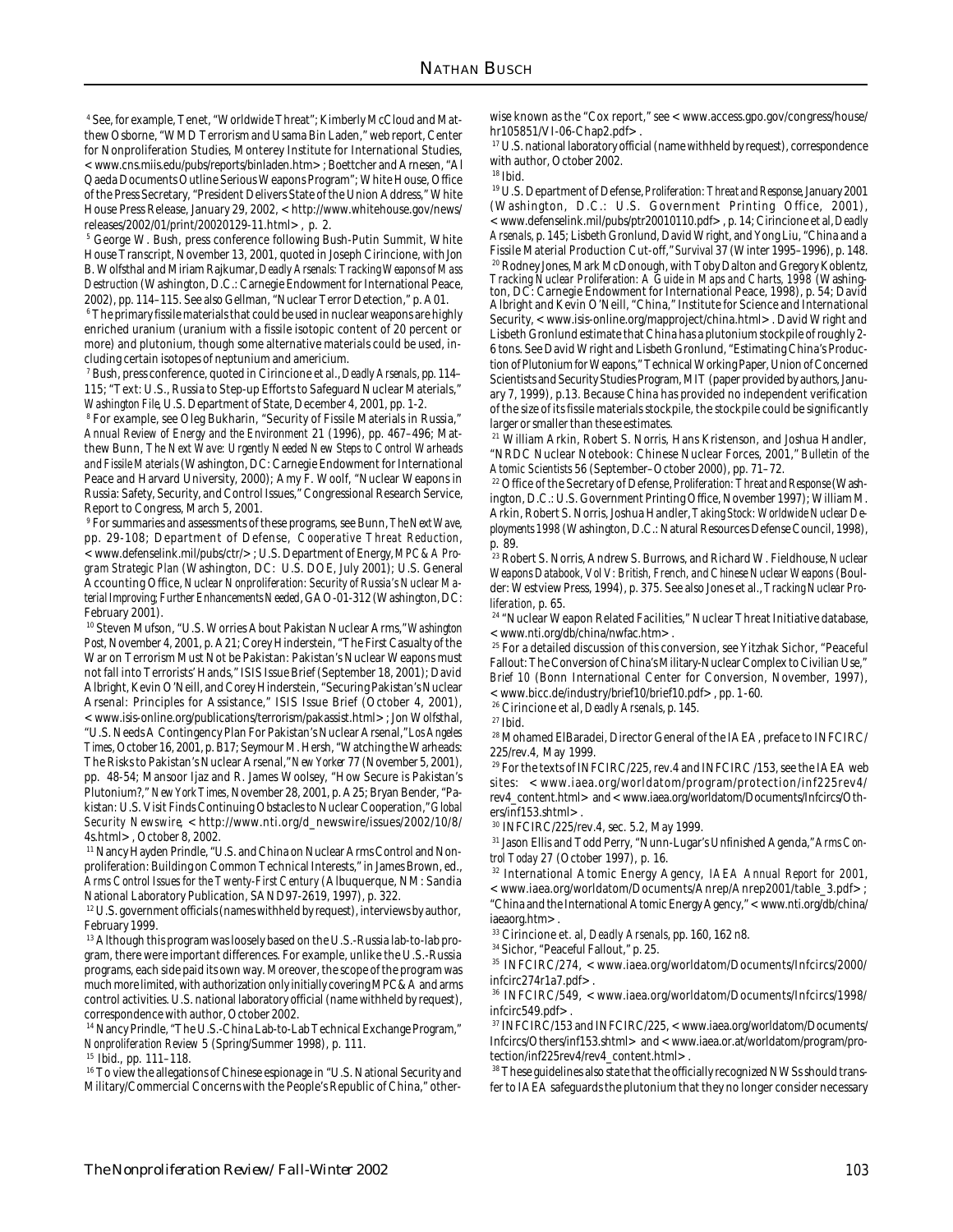for their national defense purposes. But it requires only that they take these steps as soon as it is "practicable" and places no deadline by which this transfer should occur.

<sup>39</sup> For excellent discussions of the bureaucratic restructuring as of 1999, see Harlan Jencks, "COSTIND is Dead. Long Live COSTIND!," in James C. Mulvenon and Richard H. Yang, eds., *The People's Liberation Army in the Information Age* (Santa Monica: RAND Corporation, 1999), p. 59; and Wen Hsu, "The Impact of Government Restructuring on Chinese Nuclear Arms Control and Nonproliferation Policymaking," *Nonproliferation Review* 6 (Fall 1999), pp. 152–167. Both scholars indicate that the full restructuring would continue for several years after they wrote their articles, however.

<sup>40</sup> In the case of China's nuclear reactors and MPC&A issues, formal authority is usually more important. However, informal authority may nevertheless be relevant to some key issues, such as acquiring resources for MPC&A improvements and on an individual plant or factory's ability to market services. (The author thanks an anonymous reviewer for this clarification.)

<sup>41</sup> "Rules for Implementation of the Regulations on Nuclear Materials Control of the People's Republic of China," National Nuclear Safety Administration, Ministry of Energy, and the Commission of Science, Technology, and Industry for National Defense, September 25, 1990.

<sup>42</sup> Lawrence Livermore National Laboratory, Sandia National Laboratories, Los Alamos National Laboratory, *Foreign Trip Report*, Beijing, China, June 23-July 2, 1995, pp. 5-6.

43 Hui Zhang, research fellow, Belfer Center for Science and International Affairs, Harvard University, Cambridge, MA, telephone conversation with author, October 4, 2002. The CAEA currently has authority for "carrying out nuclear material control, nuclear export supervision and management," CAEA website, < www.caea.gov.cn/english/index.htm>.

<sup>44</sup> Wen Hsu, Distinguished Member of the Technical Staff at Sandia National Laboratory, Livermore, CA, telephone conversation with author, August 6, 1999.

45 Quinsheng Zhu, *A Brief Overview on State Systems of China Nuclear Material Control*, China Atomic Energy Authority, Office of Nuclear Material Control*,* June 1994, p. 1.

<sup>46</sup> 1987 Regulations, p. 3. Responsibility for issuing the licenses was originally given to the China National Nuclear Corporation (1990 Rules, p. 1). It is not entirely clear what agency will be responsible for licensing after China's recent restructuring of its nuclear bureaucracy, but it will probably be the CAEA. <sup>47</sup> 1990 Rules, p. 2.

<sup>48</sup> MUF is calculated by the following formula:

MUF = BI (beginning inventory) +  $\tilde{A}$  (additions) - EI (ending inventory) - R (removals) – KL (known loss).

The 1990 document also establishes regulations for acceptable standard error of MUF. The following are the acceptable standards of error of MUF for the different types of nuclear facilities:

| <b>Facility Type</b>   | <b>Relative Standard error of MUF (%)</b> |
|------------------------|-------------------------------------------|
| Uranium enrichment     | $0.2\%$                                   |
| Uranium processing     | $0.3\%$                                   |
| Plutonium processing   | $0.5\%$                                   |
| Uranium reprocessing   | 0.8%                                      |
| Plutonium reprocessing | 0.1%                                      |

49 "China's Attitudes Toward Nuclear Material Protection, Control, and Accounting," Nuclear Threat Initiative database, < www.nti.org/db/china/ mpcapos.htm>.

<sup>50</sup> To view the specific categories of fissile materials (Category I, II, and III) and the physical protection measures for each category recommended by INFCIRC/ 225, see the IAEA web site: < www.iaea.or.at/worldatom/program/protection/ inf225rev4/rev4\_content.html>.

<sup>51</sup> U.S. government officials, (names withheld by request), interviews by author, February 1999.

<sup>52</sup> Hsu, "The Impact of Chinese Government Restructuring," p. 158.

<sup>53</sup> Prindle, "U.S. and China on Nuclear Arms Control and Nonproliferation," p. 322.

<sup>54</sup> Albright, Berkhout and Walker, *Plutonium and Highly Enriched Uranium 1996*, p. 422.

55 Xingqiang Zhang, "China's Practice of Nuclear Materials Control," *A Comparative Analysis of Approaches to the Protection of Fissile Materials*, Proceedings of the Workshop at Stanford University, July 28-30, 1997, (Livermore, CA: Lawrence Livermore National Laboratory, 1998), p. 87.

56 U.S. government officials, (names withheld by request), interviews by author, February 1999.

<sup>57</sup> Tang Bin, "Major Advances Realized in Nation's Nuclear Fuel Accounting System," *China Nuclear Industry News,* September 11, 1996, in FBIS-CTS-96- 019 (September 11, 1996).

<sup>58</sup> Jones et al., *Tracking Nuclear Proliferation*, p. 55.

<sup>59</sup> Annette Schaper, "The Case for Universal Full-Scope Safeguards on Nuclear Material," *Nonproliferation Review* 5 (Winter 1998), p. 75. For a similar argument, see Gronlund et al., "China and a Fissile Material Production Cut-off," p. 160.

 $\overline{60}$  The three Chinese nuclear facilities that are under full IAEA safeguards would have this MC&A equipment, but those facilities that China designed indigenously probably do not have similar MC&A systems.

<sup>61</sup> See, for example, the discussions in INFCIRC/225/rev.4, section 4.4.1, May 1999; and Oleg Bukharin, Matthew Bunn, and Kenneth Luongo, *Renewing the Partnership: Recommendations for Accelerated Action to Secure Nuclear Material in the Former Soviet Union*, (Washington, DC: Russian American Nuclear Security Advisory Council, August 2000), pp. 79–86.

 $62$  U.S. government officials, (names withheld by request), interviews by author, February 1999.

<sup>63</sup> The author would like to thank an anonymous reviewer for this suggestion. See Patrick Tyler, "Crime (and Punishment) Rages Anew in China," *New York Times*, July 11, 1996, p. A1; John Pomfret, "Chinese Executions Top Rest of World," *Washington Post*, February 2, 2000, p. A17; Kenneth Lieberthal, *Governing China: From Revolution Through Reform* (New York: W.W. Norton & Company, 1995), pp. 262, 267-269, 299, 301; Austin, "China's Public Order Crisis," pp. 7-14; Elizabeth Rosenthal, "China's Fierce War on Smuggling Uproots a Vast Hidden Economy," *New York Times*, March 6, 2000, p. A1. <sup>64</sup> Hsu, "The Impact of Chinese Government Restructuring," p. 159.

 $^{65}$  The author would like to thank an anonymous reviewer for this suggestion. See also Jones et al., *Tracking Nuclear Proliferation*, p. 54

<sup>66</sup> Mathew Bunn, "Security for Weapons-Usable Nuclear Materials: Expanding International Cooperation, Strengthening International Standards," in *A Comparative Analysis of Approaches to the Protection of Fissile Materials*, Proceedings of the Workshop at Stanford University, July 28-30, 1997, p. 16.

 $67$  The author would like to thank an anonymous reviewer for this suggestion. 68 Yossef Bodansky, "Beijing Prepares for a New War Front in Xinjiang," *Defense and Foreign Affairs Strategic Policy* 28 (September 2000), p. 4; George Gilboy and Eric Heginbotham, "China's Coming Transformation," *Foreign Affairs* 80 (July/August 2001), pp. 26-39.

<sup>69</sup> Evan A. Feigenbaum*,* "China's Strategy of Weakness," *Far Eastern Economic Review* 164 (March 1, 2001), p. 29. There are numerous examples of the resilience of the separatist movement in Xinjiang. For example, on February 4, 1999, 9,000 armed police were sent to Xinjiang to suppress anti-Beijing rioting. Official Chinese reports said that 10 people died in the rioting, but overseas reports place the death toll at more than 100. See "China Sends 9,000 Armed Police to Xinjiang Riot Town," AFP February 4, 1999. See also John Pomfret, "Separatists Defy Chinese Crackdown," *Washington Post*, January 26, 2000, p. A17. For additional accounts of the continuing violence associated with the Xinjiang separatist movement, see Ahmed Rashid and Susan V. Lawrence, "Joining Foreign Jihad," *Far Eastern Economic Review* 163 (September 7, 2000), p. 24; "Jiang Says Hard Work Still Needed to Counter Separatism," BBC News, March 7, 1998; Duncan Hewitt, "China Clampdown on Muslim Region," BBC News, May 29, 2000; Ahmad Faruqui, "China-Pakistan: Fraying Ties," *Far Eastern Economic Review* 164 (January 18, 2001), p. 33; Schlevogt, "China's Western Campaign," p. 29; Susan V. Lawrence, "Where Beijing Fears Kosovo," *Far Eastern Economic Review* 163 (September 9, 2000), p. 24.

 $70$  For a similar argument that Uighur separatists could become interested in WMD, see Feigenbaum, "China's Strategy of Weakness," p. 29.

<sup>71</sup> The author would like to thank Dr. Gavin Cameron of the University of Salford, United Kingdom, for bringing this incident to his attention. The following section is based on a unpublished, untitled discussion paper by Dr. Cameron.

<sup>72</sup> Hermann-Josef Tenhagen, "Uiguren Gegen Atomtests," *Die Tageszeitung*, August 17, 1995, p. 7.

<sup>73</sup> "Nuclear Test Site Attacked," *Eastern Turkestan Information* 3 (June 1993), p. 1. See also Andre Grabot, "The Uighurs—Sacrificed On Central Asia's Chess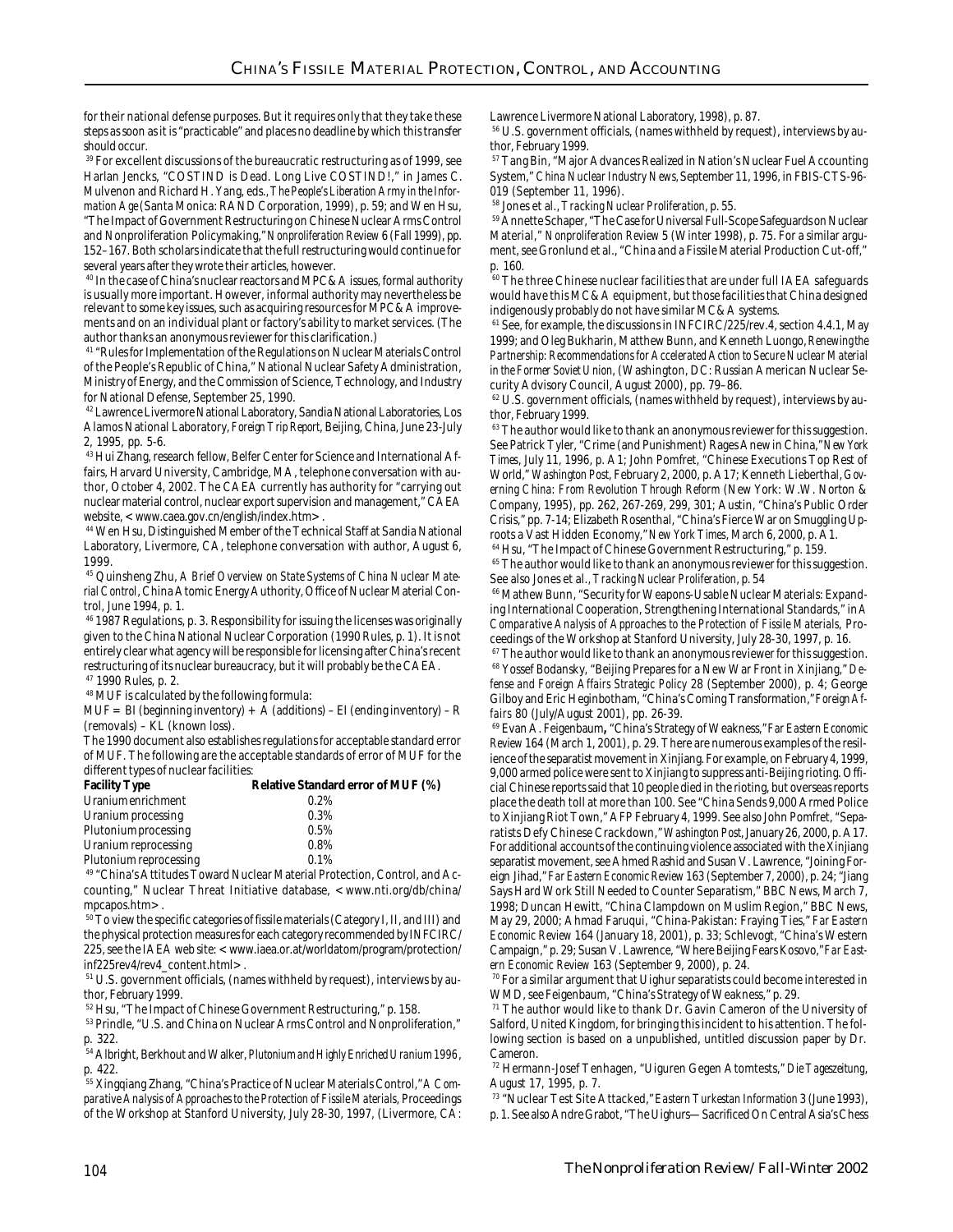Board," AFP, April 25, 1996.

74 George, "Islamic Unrest," p. 2. See also Greg Austin, "The Strategic Implications of China's Public Order Crisis," *Survival* 37 (Summer 1995), pp. 7–23. <sup>75</sup> George, "Islamic Unrest," p. 2.

<sup>76</sup> See Bhuchung K. Tsering, "Tibetan Problem Defies Solution," *Washington Times*, July 6, 1996, p. A7.

<sup>77</sup> Jones et al., *Tracking Nuclear Proliferation*, p. 54.

<sup>78</sup> John W. Lewis and Xue Litai, *China Builds the Bomb* (Stanford: Stanford University Press, 1988), pp. 202–206; Donald G. Brennan, "The Risks of Spreading Weapons: A Historical Case," *Arms Control and Disarmament* 1 (1968), pp. 59-60; Dan Caldwell and Peter Zimmerman, "Reducing the Risk of Nuclear War with Permissive Action Links," in Barry M. Blechman, ed., *Technology and the Limitation of International Conflict* (Washington D.C.: John Hopkins Foreign Policy Institute, School of Advanced International Studies, 1989), pp. 151-175.

<sup>79</sup> Steve Coll and David Ottaway, "Will the United States, Russia and China be Nuclear Partners or Rivals in the 21st Century?," *Washington Post*, April 11, 1995, p. A01; Steve Coll, "The Man Inside China's Bomb Labs: U.S. Blocks Memoir of Scientist Who Gathered Trove of Information," *Washington Post*, May 16, 2001, p. A01.

<sup>80</sup> The author would like to thank an anonymous reviewer for this suggestion. For questions about difficulties in China's current leadership transition, see John Pomfret, "Chinese Leader Throws a Curve: Jiang's Reluctance to Retire Could Spark a Power Struggle," *Washington Post*, July 21, 2002, p. A 01; Susan V. Lawrence and Chang Chun, "Jiang Finds it Hard to Let Go," *Far Eastern Economic Review* 165 (September 12, 2002), pp. 34-36.

<sup>81</sup> This was certainly the case during the Cultural Revolution, though the political crisis did eventually affect the nuclear sector as well. See Lewis and Xue, *China Builds the Bomb*, pp. 203-204.

<sup>82</sup> *Integrated Demonstration of Materials Protection, Control, and Accountability*, LALP-98-65, Los Alamos National Laboratory, Albuquerque, NM, June 1998, , p.1.

<sup>83</sup> Since this section discusses collaborations that went on *prior* to the program's re-naming in 1998, it refers to the program by its former name, the CLL program, rather than CACE.

<sup>84</sup> Prindle, "The U.S.-China Lab-to-Lab Technical Exchange Program," p. 114. <sup>85</sup> *Integrated Demonstration of Materials Protection, Control, and Accountability*, Los Alamos National Laboratory Unclassified Publication, p.2.

<sup>86</sup> Ibid., pp. 7-22.

<sup>87</sup> According to the CIA Factbook, China's per capita GDP in 2000 was \$3,600. To put this figure in perspective, the per capita GDP of the United States was \$36,200 in 2001 and Russia's was \$7,700 (even after Russia's financial collapse in 1998, its per capita GDP was \$4,000). See the CIA Factbook: < www.cia.gov/cia/publications/factbook/indexgeo.html>. These amounts are derived from purchasing power parity (PPP) calculations rather than from conversions of official currency exchange rates.

88 For example, in the United States, a perimeter intrusion detection and assessment system (PIDAS) for the physical protection of facilities containing Category I materials costs nearly \$1,000 per foot. A PIDAS would include the following: (a) fences and intrusion sensors, (b) alarm assessment video cameras and lights, (c) central and secondary alarm stations, (d) an access control portal with nuclear material detection sensors.

 $\frac{1}{89}$  Hsu, "The Impact of Chinese Governmental Restructuring," p. 165; see also pp. 152, 154

90 Prindle, "U.S. and China on Nuclear Arms Control and Nonproliferation," p. 322.

92 See, for example, Gerald Segal, "China Changes Shape: Regionalism and Foreign Policy," *Adelphi Paper* 287 (London: IISS, 1994), pp. 3-72; Hua Di, "China's Security Dilemma to the Year 2010," *Studies in International Security and Arms Control* (Stanford, CA: Stanford University Press, October 1997), <http://cisac.stanford.edu/docs/hua.pdf>, p. 3; Jones et al., *Tracking Nuclear Proliferation*, p. 54; and Greg Austin, "The Strategic Implications of China's Public Order Crisis," *Survival* 37 (Summer 1995), pp. 7-23.

<sup>93</sup> Eric Eckholm, "China Inner Circle Admits Big Unrest," *New York Times*, June 2, 2001, p. A14.

<sup>94</sup> There are, however, serious questions about the veracity of economic data provided by the Chinese government. According to research conducted by Thomas G. Rawski at the University of Pittsburgh, China's economy may have actually been contracting since 1998. Indeed, Chinese Premier Zhu Rongji reportedly stated that China's economy would have collapsed in 1998 without the state stimulus spending program that is driving China's debt to record levels. See Arthur Waldron, "China's Economic Façade," *Washington Post*, March 21, 2002, p. A35; Frederik Balfour, *Business Week* 3777 (April 8, 2002), p. 52; Thomas G. Rawski, "What's Happening to China's GDP Statistics?," *China Economic Review* 12 (December 2001), pp. 347-354.

<sup>95</sup> David E. Sanger, "Bush Plans to Prolong Trade Benefits for China," *New York Times*, May 30, 2001, p. A4; Christopher McNally, "WTO Entry, Capitalist Inclusion Will Reshape China," *Washington Times*, November 20, 2001, p. A19.

<sup>96</sup> Minxin Pei, "Future Shock: The WTO and Political Change in China," *Policy Brief* 1 (Washington D.C.: Carnegie Endowment for International Peace, February 2001), p. 1.

<sup>97</sup> Ibid., p. 4.

98 This estimate was issued by the Hong Kong-Based Information Center of Human Rights and Democracy, reported in "Drought Fuels Violence in China," *Washington Post*, July 16, 2000, p. A21. Official Labor Ministry statistics, which were reportedly passed to a Western diplomat, indicated that there were 120,000 labor disputes in 1999—14 times the number of disputes in 1992 (reported in John Pomfret, "Chinese Workers Are Showing Disenchantment," *Washington Post*, April 23, 2000, p. A23).

99 These incidents were reported in: Erik Eckholm, "Leaner Factories, Fewer Workers Bring Labor Unrest to China," *New York Times*, March 19, 2002, p. A1; John Pomfret, "In Rural China, Democracy is Not All It Seems," *Washington Post*, August 25, 2000, p. A01; "Angry Investors Take Over Sichuan Railway Station," *Hong Kong AFP*, October 18, 1999, in FBIS-CHI-1999-1018 (October 18, 1999); Pomfret, "Chinese Workers Are Showing Disenchantment," p. A23; John Pomfret, "Miner Riot Symptom of China's New Direction," *Washington Post*, April 5, 2000, p. A01; "Regional Briefing," *Far Eastern Economic Review* 163 (September 14, 2000), p. 13; Erik Eckholm, "Chinese Raid Defiant Village, Killing 2, Amid Rural Unrest," *New York Times*, April 20, 2001, p. A1; John Pomfret, "Seeds of Revolt in Rural China: 'Farmers' Heroes' Give a Voice to Besieged Taxpayers," *Washington Post*, May 8, 2001, p. A01. For additional reports of widespread public dissatisfaction with increasing economic difficulties, widespread corruption, and the impotence of the CCP, see Elizabeth Rosenthal, "Beijing Gets a Scolding for Official Corruption, and Applauds," *New York Times*, March 6, 2000, p. A10; "Social Combustion in China," *New York Times*, April 7, 2000, p. A22; John Pomfret, "Party Expels Top Official in Chinese Bribe Case," *Washington Post*, April 21, 2000, p. A17; Erik Eckholm, "Unrest Grows in China's Old State Plants," *New York Times*, May 17, 2000 p. A12; John Pomfret, "Many Chinese Distrust Party's Idea of Reform," *Washington Post*, July 1, 2000, p. A18; Erick Eckholm, "Chinese Find Power Abuse Isn't Limited to the Cities," *New York Times*, December 3, 2000 p. A4; Phillip Pan, "Top Judicial Officials Say China's Corruption Is Deep," *Washington Post*, March 11, 2001, p. A18.

<sup>100</sup> For excellent discussions of many of these risks, see Gordon Chang, *The Coming Collapse of China* (New York: Random House, 2001) and Minxin Pei, "China's Governance Crisis," *Foreign Affairs* 81 (September-October 2002, pp. 96-109). See also Minxin Pei, "Will China Become Another Indonesia?," *Foreign Policy* 116 (Fall 1999), pp. 94-109; Gerry Groot, "Crises in China and Potential Dangers for Asia," in P. Jain, G. OLeary, F. Patrikeeff, eds., *Crisis and Conflict in Asia: Local Regional and International Responses* (Commack, NY: Nova Science Publishers, 2002, pp. 115-136); William H. Overholt, "China's Economic Squeeze," *Orbis* 44 (Winter 2000), pp. 13-33; Arthur Waldron, "The Making of Contemporary China," *Orbis* 46 (Spring 2002), pp. 391-407; Col. Robert Forte and Paul J. Smith, "Executive Summary of the Seminar on 'China's Internal Challenges and Their Implications for Regional Stability,'" Asia-Pacific Center for Security Studies, Honolulu, Hawaii, February 25, 2000, < www.apcss.org/Publications/pub.html>.

101 Hua, "China's Security Dilemma," p. 3.

<sup>102</sup> Ibid., p. 3.

103 Kal-Alexander Schlevogt, "China's Western Campaign," *Far Eastern Economic Review* 163 (August 17, 2000), p. 29. See also Segal, "China Changes Shape," pp. 3-72.

<sup>104</sup> For excellent summaries of the Xinjiang separatist movement, see Paul George, "Islamic Unrest in the Xinjiang Uighur Autonomous Region," *Com-*

<sup>91</sup> Ibid., p. 322